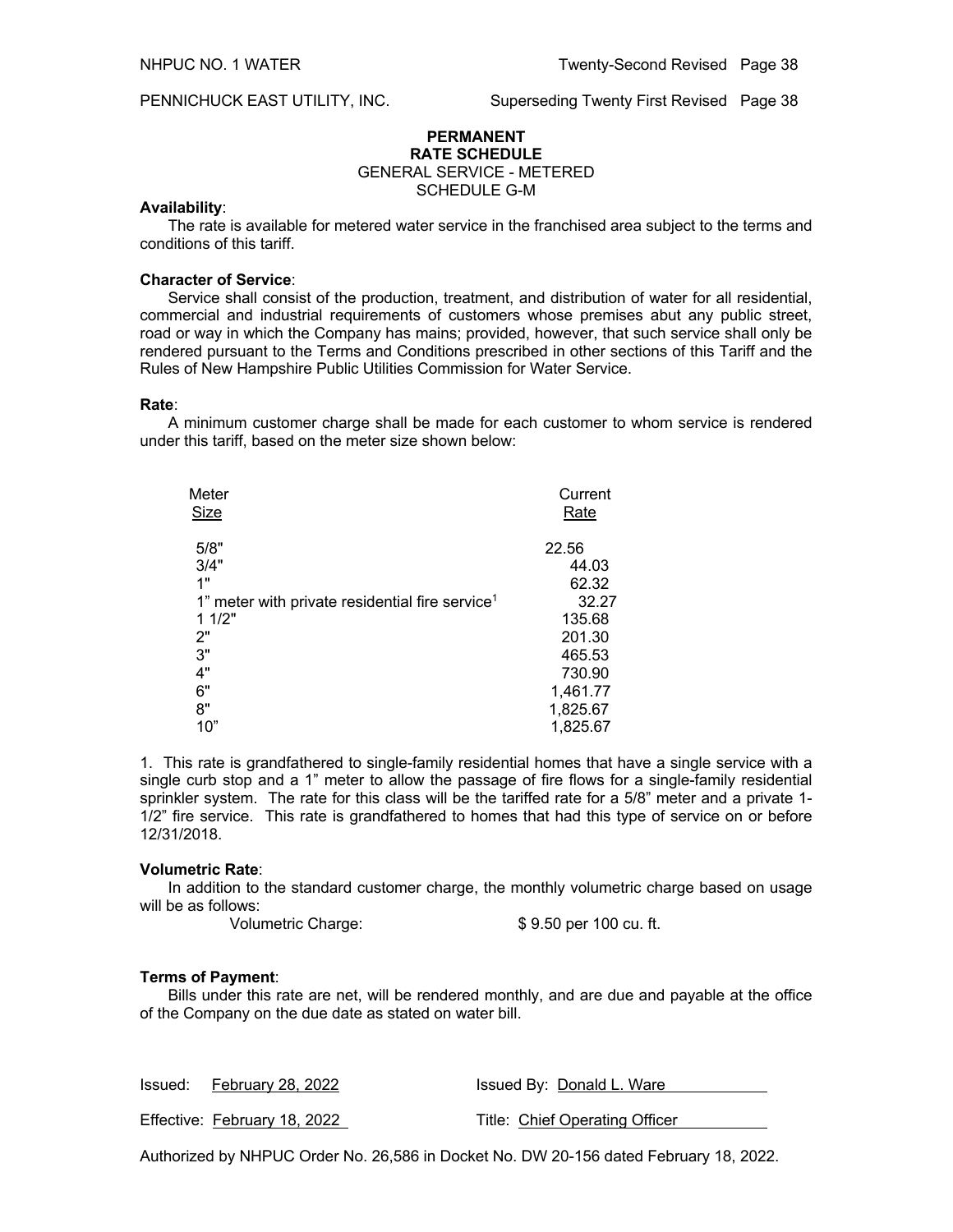PENNICHUCK EAST UTILITY, INC. Superseding Thirteenth Revised Page 40

# **PERMANENT RATE SCHEDULE**

# GENERAL SERVICE – NON-METERED

Pennichuck East Utility, Inc. (PEU) will charge current unmetered customers a monthly rate as specified below based on the average single family residential usage as specified below until such time as meters are installed.

Commercial, Industrial and Private Fire Protection customers will be charged an average rate as calculated for a similar customer in PEU.

PEU will make every effort to install meters in a timely manner and in no such case should these rates remain in force more than a twelve month period.

|                                                                     | <b>Customer Charge</b>         |
|---------------------------------------------------------------------|--------------------------------|
| 5/8 inch Meter Charge                                               | \$22.56                        |
| <b>Volumetric Charge</b><br>Average Single Family Residential Usage | \$9.50<br>6.50* CCF<br>\$61.75 |
| <b>Total Monthly Charge</b>                                         |                                |

# For the Towns of Barnstead, Conway, and Middleton:

|                                           |                  | <b>Customer Charge</b> |           |
|-------------------------------------------|------------------|------------------------|-----------|
|                                           | <b>Barnstead</b> | North Conway           | Middleton |
| 5/8 inch Meter Charge                     | \$22.56          | 22.56<br>\$            | \$22.56   |
| Volumetric Charge                         | \$9.50           | \$.<br>9.50            | \$9.50    |
| Average Single Family Residential Usage** |                  |                        |           |
|                                           | \$32.78          | \$32.78                | \$32.78   |
| Capital Recovery Surcharge                | \$12.58          | 12.69<br>\$.           | \$10.36   |
| <b>Total Monthly Charge</b>               | \$67.92          | \$68.03                | \$65.70   |

\*Average consumption is based on single family residential 5/8" metered customers' average 5 year annual usage divided by 12.

\*\*Average consumption for Towns of Barnstead, Conway, and Middleton is based on single family residential 5/8" metered customers' average 5 year annual usage of 41.4 CCF divided by 12.

| Issued: February 28, 2022    | Issued By: Donald L. Ware      |
|------------------------------|--------------------------------|
| Effective: February 18, 2022 | Title: Chief Operating Officer |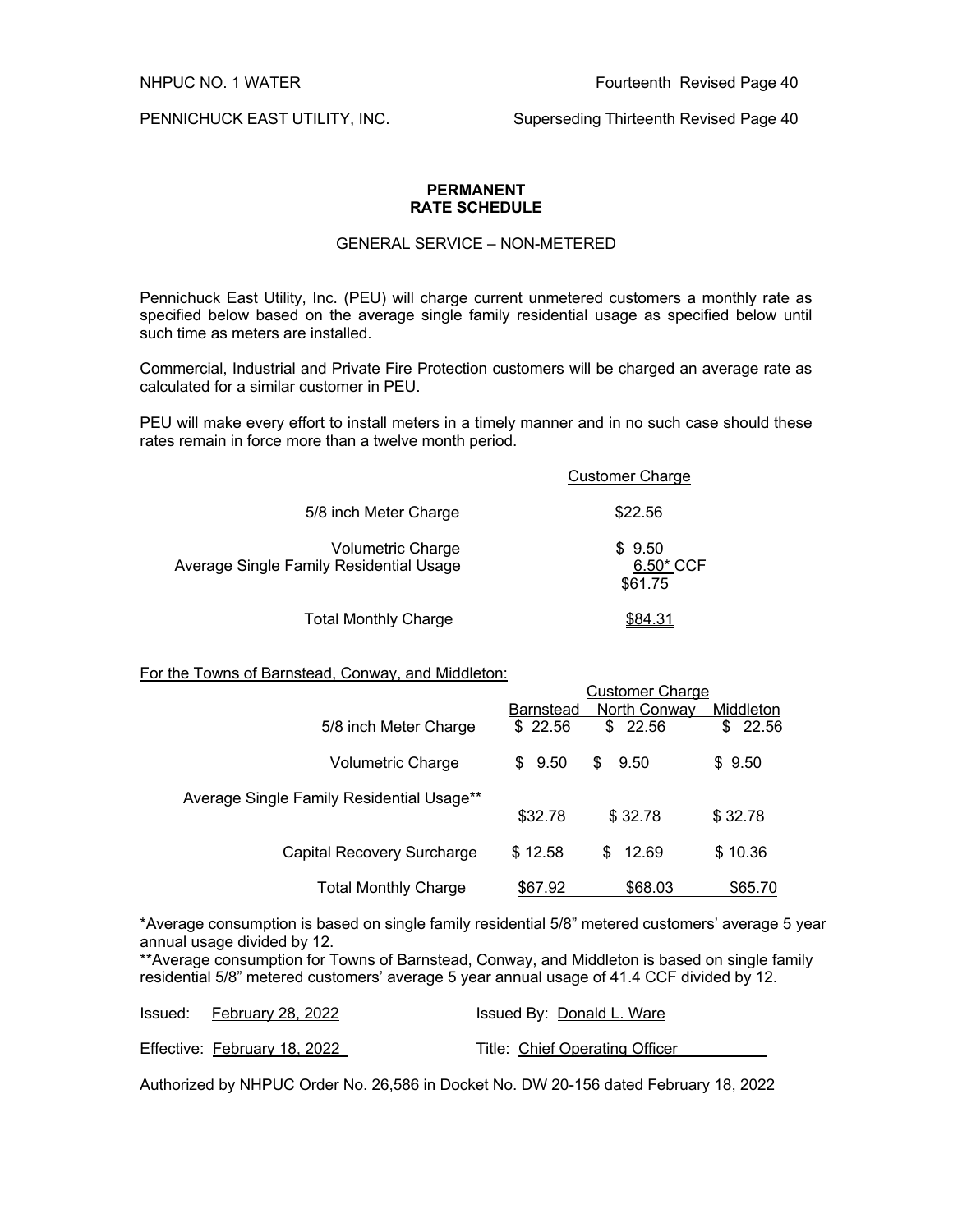## **PERMANENT RATE SCHEDULE**

# MUNICIPAL FIRE PROTECTION SERVICE SCHEDULE FIRE PROTECTION – METERED LONDONDERRY

# Availability:

The rate is applicable to all municipal fire protection service rendered in the Company's service areas for purposes of public safety, where such service is paid for from tax revenues by and of the Town.

# Character of Service:

The Town shall notify the Company, in writing, of an appropriate vote by the governing body of the city, town, village or other political subdivision stating where hydrants are to be placed. Such notification must be received by the Company before the installation of any hydrant affected has begun. The Company will make every effort to maintain normal pressures at all times on the distribution system, but shall not be held liable for the failure of either the supply or distribution division of its system to adequately furnish its normal quantity of water when such failure is due to the elements, natural causes, breaks, leaks, unusual or concurrent droughts, or the waste or unlawful use of water. The installation and maintenance of fire hydrants, and the supplying of water through such hydrants, is for the sole use of authorized fire fighting personnel for the control and extinguishment of any fire, or for any other use authorized by the Company.

# Rate:

The charge shall be made up of the following by town:

1. Monthly Hydrant Charge

For each fire hydrant installed, payable in advance, from the month of installation.

**Current** Rate \$19.65

2. Inch-Foot Charge

The number of "inch-foot" units in the distribution system is to be obtained by multiplying the number of linear feet of pipe of each diameter (6" and larger) by the diameter in inches. The total number of "inch-foot" units in the distribution system will be determined as of January  $1<sup>st</sup>$  each year and will be the base for computing the "inchfoot" charge for the entire year with one-fourth to be billed each quarter or one-twelfth to be billed each month.

Charge for each "inch-foot" unit to be

**Current**  Rate \$0.12743per year

# Terms of Payment:

Bills under this rate are net; will be rendered monthly, and are due and payable at the office of the Company on the due date as stated on water bill.

# **Special Provisions:**

All hydrants, lead valves, branches and other appurtenances shall be and remain the property of the Company.

| Issued: February 28, 2022    | Issued By: Donald L. Ware      |
|------------------------------|--------------------------------|
| Effective: February 18, 2022 | Title: Chief Operating Officer |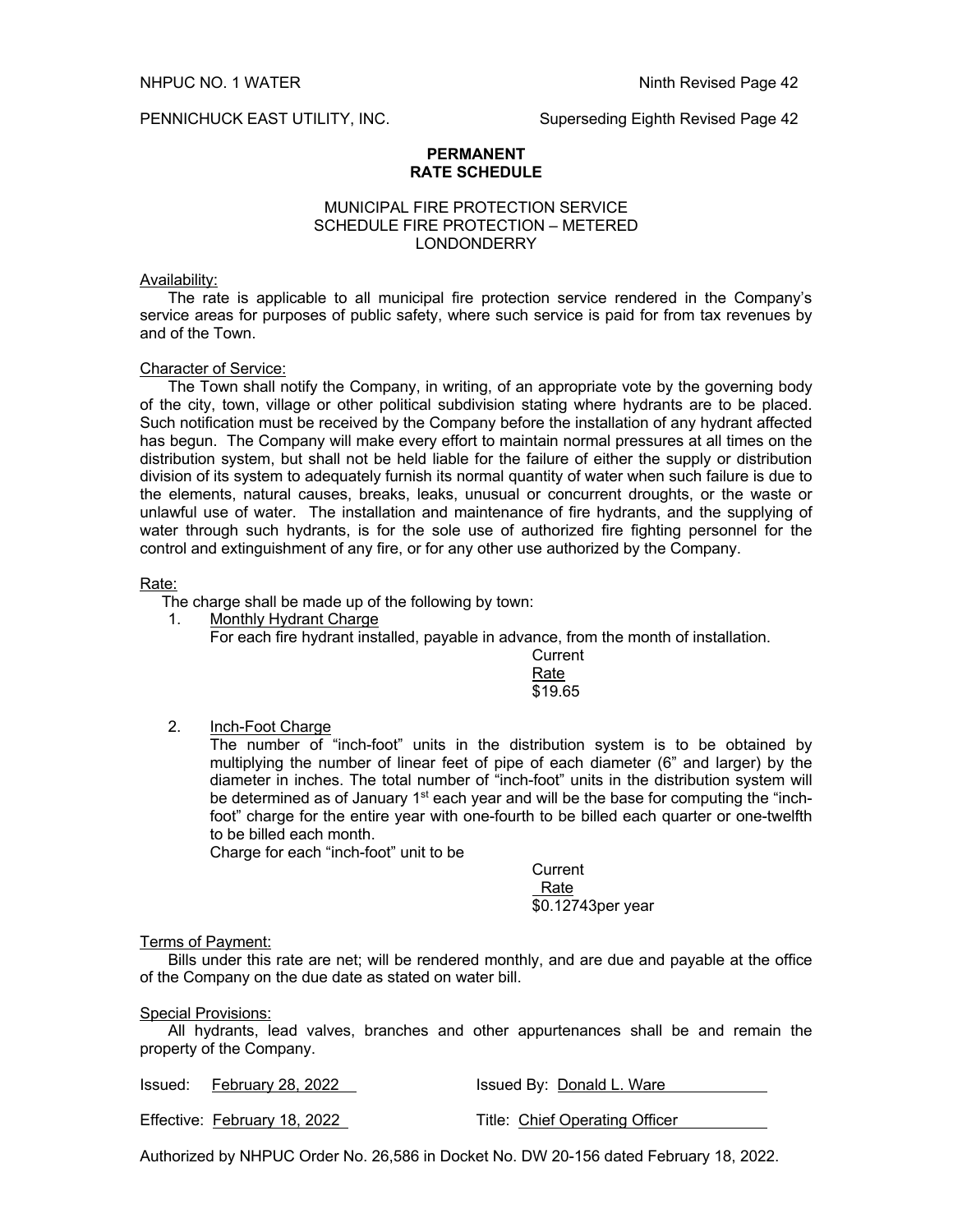## **PERMANENT RATE SCHEDULE**

# MUNICIPAL FIRE PROTECTION SERVICE SCHEDULE FIRE PROTECTION – METERED **DERRY**

# Availability:

The rate is applicable to all municipal fire protection service rendered in the Company's service areas for purposes of public safety, where such service is paid for from tax revenues by and of the Town.

# Character of Service:

The Town shall notify the Company, in writing, of an appropriate vote by the governing body of the city, town, village or other political subdivision stating where hydrants are to be placed. Such notification must be received by the Company before the installation of any hydrant affected has begun. The Company will make every effort to maintain normal pressures at all times on the distribution system, but shall not be held liable for the failure of either the supply or distribution division of its system to adequately furnish its normal quantity of water when such failure is due to the elements, natural causes, breaks, leaks, unusual or concurrent droughts, or the waste or unlawful use of water. The installation and maintenance of fire hydrants, and the supplying of water through such hydrants, is for the sole use of authorized fire fighting personnel for the control and extinguishment of any fire, or for any other use authorized by the Company.

# Rate:

The charge shall be made up of the following by town:

1. Monthly Hydrant Charge

For each fire hydrant installed, payable in advance, from the month of installation.

**Current** Rate \$19.65

2. Inch-Foot Charge

The number of "inch-foot" units in the distribution system is to be obtained by multiplying the number of linear feet of pipe of each diameter (6" and larger) by the diameter in inches. The total number of "inch-foot" units in the distribution system will be determined as of January  $1<sup>st</sup>$  each year and will be the base for computing the "inchfoot" charge for the entire year with one-fourth to be billed each quarter or one-twelfth to be billed each month.

Charge for each "inch-foot" unit to be

**Current**  Rate \$0.12743 per year

# Terms of Payment:

Bills under this rate are net; will be rendered monthly, and are due and payable at the office of the Company on the due date as stated on water bill.

# Special Provisions:

All hydrants, lead valves, branches and other appurtenances shall be and remain the property of the Company.

| Issued: February 28, 2022    | Issued By: Donald L. Ware      |
|------------------------------|--------------------------------|
| Effective: February 18, 2022 | Title: Chief Operating Officer |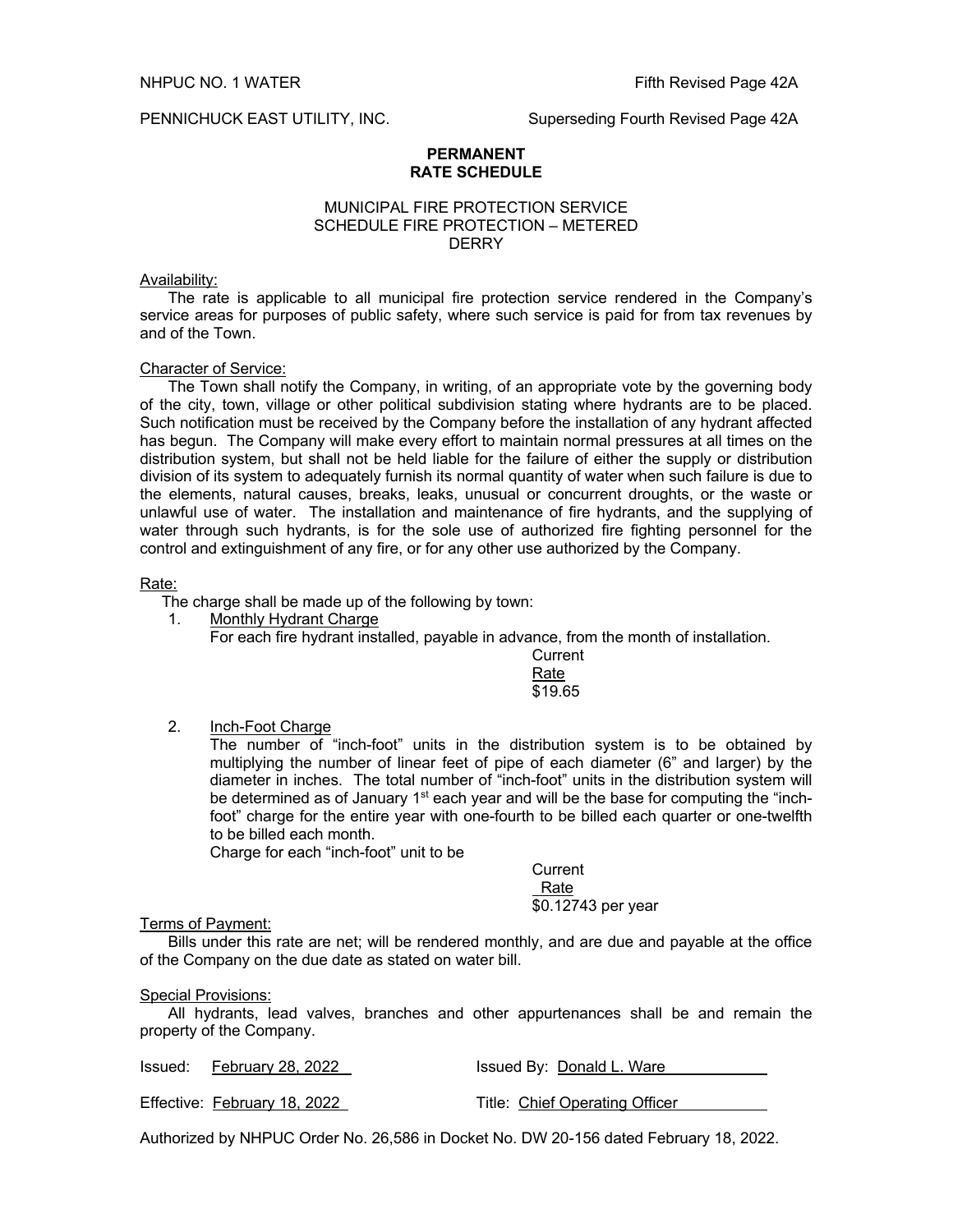PENNICHUCK EAST UTILITY, INC. Superseding Fifth Revised Page 43A

# **PERMANENT RATE SCHEDULE**

# PUBLIC FIRE PROTECTION SERVICE

# TOWN OF BOW, PINES OF BOW WATER SYSTEM

## Availability:

The rate is applicable to all public fire protection service rendered in the Company's service areas for purposes of public safety, where such service is paid for by customers located in the respective town.

# Character of Service:

The Company will make every effort to maintain normal pressures at all times on the distribution system, but shall not be held liable for the failure of either the supply or distribution division of its system to adequately furnish its normal quantity of water when such failure is due to the elements, natural causes, breaks, leaks, unusual or concurrent droughts, or the waste or unlawful use of water. The installation and maintenance of fire hydrants, and the supplying of water through such hydrants, is for the sole use of authorized fire fighting personnel for the control and extinguishment of any fire, or for any other use authorized by the Company.

## Rate:

The charge shall be made up of the following by town:

1) Monthly Hydrant Charge

For each hydrant installed, there shall be a Customer Hydrant Charge as follows:

**Current** Rate \$8.18

# **Terms of Payment:**

Bills under this rate are net, will be rendered monthly, and are due and payable at the office of the Company on the due date as stated on the water bill.

Special Provisions:

All hydrants, lead valves, branches and other appurtenances shall be and remain the property of the Company.

| Issued: February 28, 2022    | Issued By: Donald L. Ware      |
|------------------------------|--------------------------------|
| Effective: February 18, 2022 | Title: Chief Operating Officer |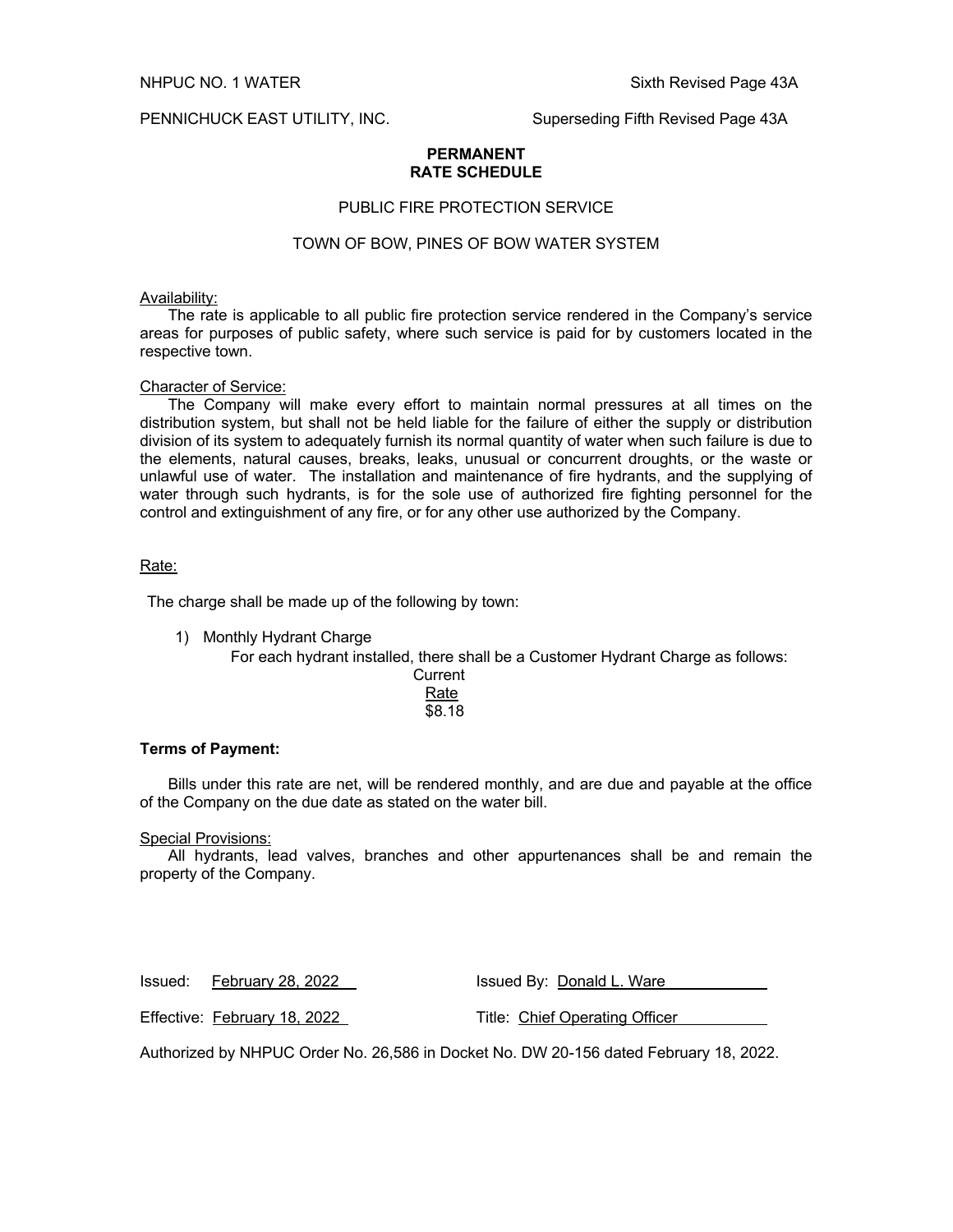PENNICHUCK EAST UTILITY, INC. Superseding Sixth Revised Page 43B

## **PERMANENT RATE SCHEDULE**

# PUBLIC FIRE PROTECTION SERVICE

# TOWN OF RAYMOND, GREEN HILLS WATER SYSTEM

## Availability:

The rate is applicable to all public fire protection service rendered in the Company's service areas for purposes of public safety, where such service is paid for by customers located in the respective town.

#### Character of Service:

The Company will make every effort to maintain normal pressures at all times on the distribution system, but shall not be held liable for the failure of either the supply or distribution division of its system to adequately furnish its normal quantity of water when such failure is due to the elements, natural causes, breaks, leaks, unusual or concurrent droughts, or the waste or unlawful use of water. The installation and maintenance of fire hydrants, and the supplying of water through such hydrants, is for the sole use of authorized fire fighting personnel for the control and extinguishment of any fire, or for any other use authorized by the Company.

# Rate:

The charge shall be made up of the following by town:

1) Monthly Hydrant Charge

For each hydrant installed, there shall be a Customer Hydrant Charge as follows: **Current** 

> Rate  $\overline{$2.20}$

## **Terms of Payment:**

Bills under this rate are net, will be rendered monthly, and are due and payable at the office of the Company on the due date as stated on the water bill.

#### Special Provisions:

All hydrants, lead valves, branches and other appurtenances shall be and remain the property of the Company.

Issued: February 28, 2022 Issued By: Donald L. Ware

Effective: February 18, 2022 Title: Chief Operating Officer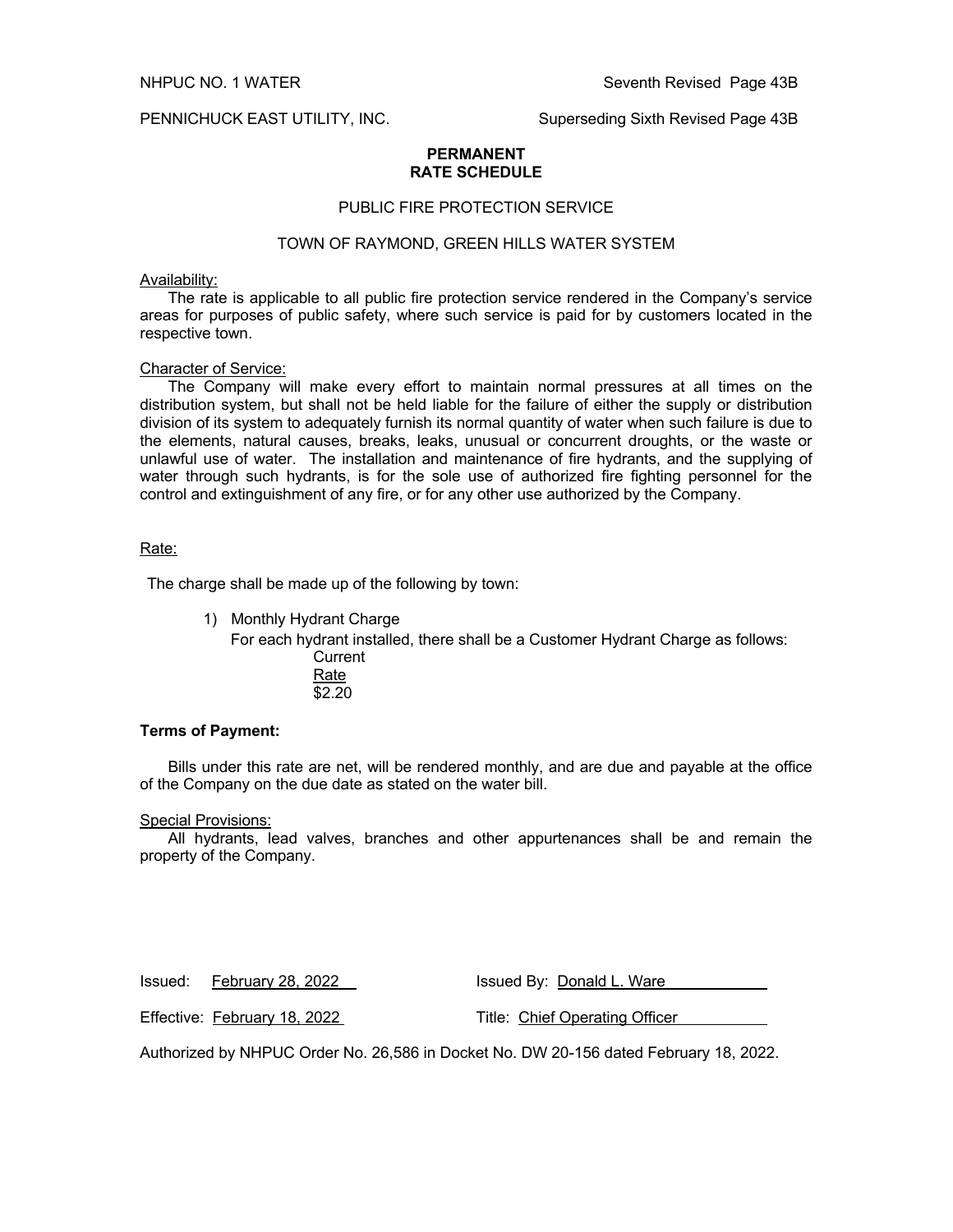PENNICHUCK EAST UTILITY, INC. Superseding Fifth Revised Page 43C

# **PERMANENT RATE SCHEDULE**

# PUBLIC FIRE PROTECTION SERVICE TOWN OF WINDHAM CASTLE REACH, FLETCHERS CORNER, OAKWOOD, W&E AND WHISPERING WINDS WATER SYSTEMS

## Availability:

The rate is applicable to all public fire protection service rendered in the Company's service areas for purposes of public safety, where such service is paid for by customers located in the respective town.

## Character of Service:

The Company will make every effort to maintain normal pressures at all times on the distribution system, but shall not be held liable for the failure of either the supply or distribution division of its system to adequately furnish its normal quantity of water when such failure is due to the elements, natural causes, breaks, leaks, unusual or concurrent droughts, or the waste or unlawful use of water. The installation and maintenance of fire hydrants, and the supplying of water through such hydrants, is for the sole use of authorized fire fighting personnel for the control and extinguishment of any fire, or for any other use authorized by the Company.

# Rate:

The charge shall be made up of the following by town:

1) Monthly Hydrant Charge

For each hydrant installed, there shall be a Customer Hydrant Charge as follows:

**Current** Rate \$9.25

# **Terms of Payment:**

Bills under this rate are net, will be rendered monthly, and are due and payable at the office of the Company on the due date as stated on the water bill.

## Special Provisions:

All hydrants, lead valves, branches and other appurtenances shall be and remain the property of the Company.

| Issued: February 28, 2022    | Issued By: Donald L. Ware      |
|------------------------------|--------------------------------|
| Effective: February 18, 2022 | Title: Chief Operating Officer |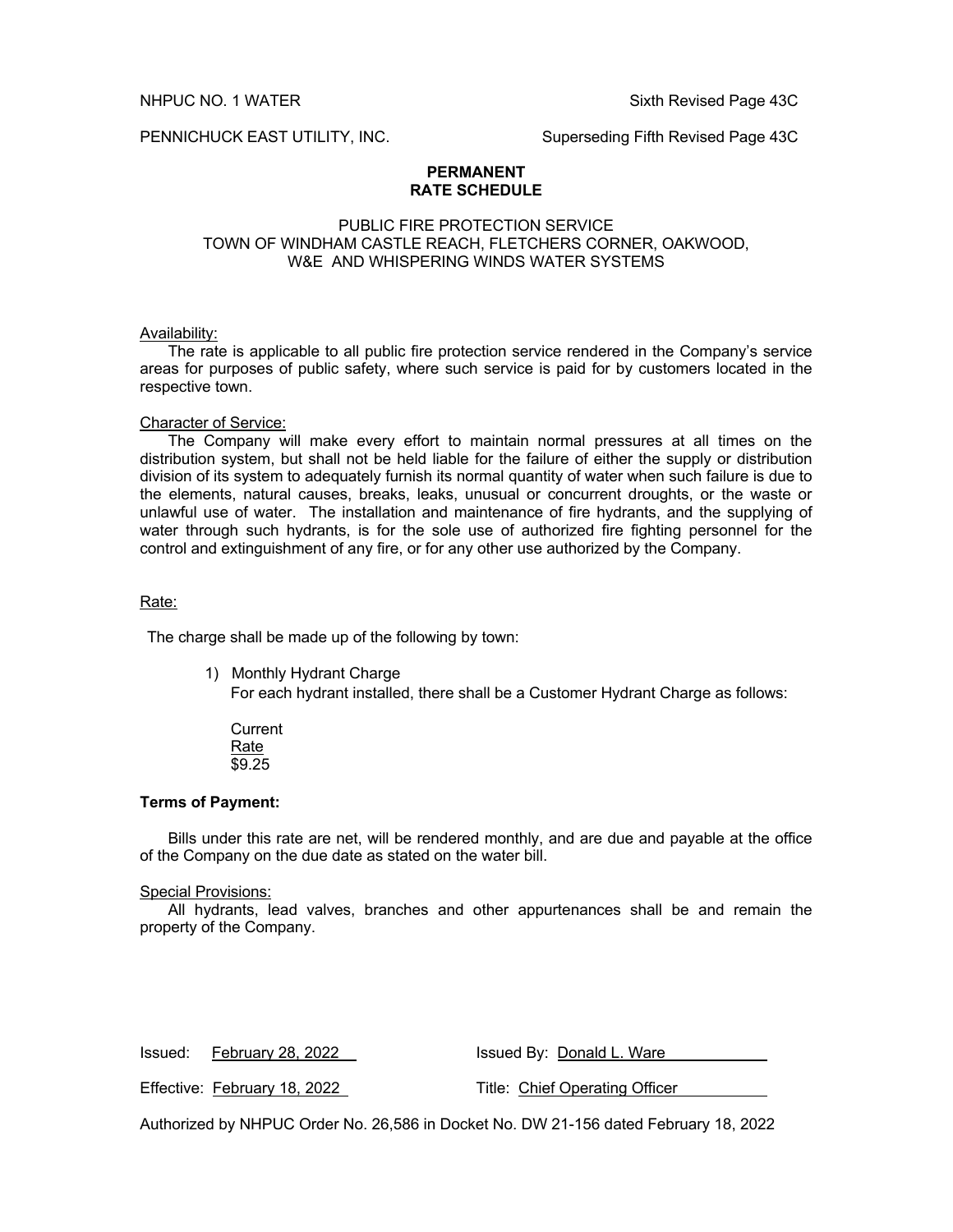PENNICHUCK EAST UTILITY, INC. Superseding Fifth Revised Page 43D

## **PERMANENT RATE SCHEDULE**

# MUNICIPAL FIRE PROTECTION SERVICE SCHEDULE FIRE PROTECTION - UNMETERED TOWN OF RAYMOND, GREEN HILLS WATER SYSTEM

## Availability:

The rate is applicable to all public fire protection service rendered in the Company's service areas for purposes of public safety, where such service is paid for by customers located in the respective town.

## Character of Service:

The Company will make every effort to maintain normal pressures at all times on the distribution system, but shall not be held liable for the failure of either the supply or distribution division of its system to adequately furnish its normal quantity of water when such failure is due to the elements, natural causes, breaks, leaks, unusual or concurrent droughts, or the waste or unlawful use of water. The installation and maintenance of fire hydrants, and the supplying of water through such hydrants, is for the sole use of authorized fire fighting personnel for the control and extinguishment of any fire, or for any other use authorized by the Company.

## Rate:

The charge shall be made up of the following by town:

- 1) Monthly Hydrant Charge *For each hydrant installed, payable in advance, from the month of installation*
	- **Current** Rate \$60.68

# **Terms of Payment:**

Bills under this rate are net, will be rendered monthly, and are due and payable at the office of the Company on the due date as stated on the water bill.

# Special Provisions:

All hydrants, lead valves, branches and other appurtenances shall be and remain the property of the Company.

| Issued: February 28, 2022    | Issued By: Donald L. Ware      |
|------------------------------|--------------------------------|
| Effective: February 18, 2022 | Title: Chief Operating Officer |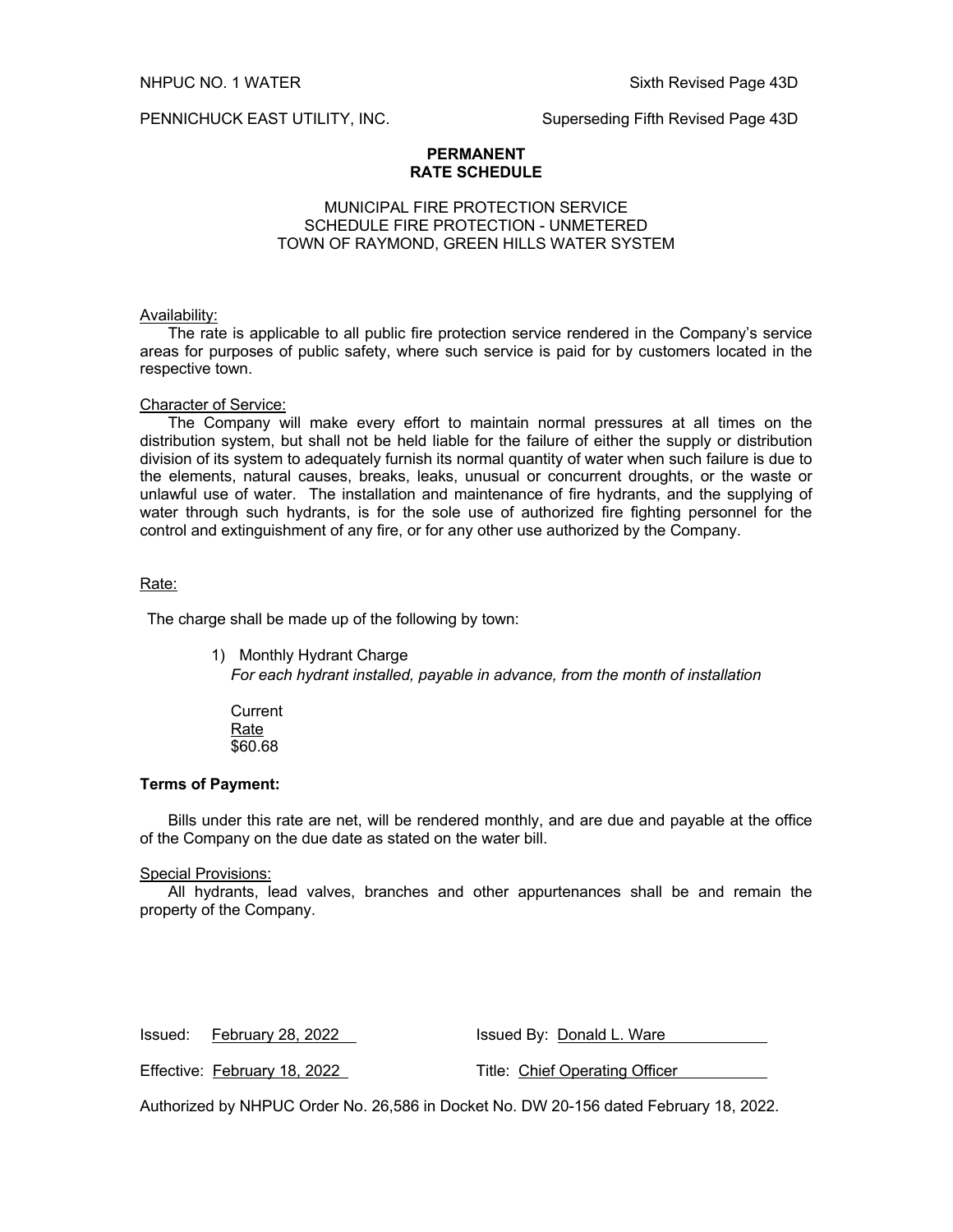PENNICHUCK EAST UTILITY, INC. Superseding Fourth Revised Page 43E

# **PERMANENT RATE SCHEDULE**

# PUBLIC FIRE PROTECTION SERVICE EXETER

# Availability:

The rate is applicable to all public fire protection service rendered in the Company's service areas for purposes of public safety, where such service is paid for by customers located in the respective town.

# Character of Service:

The Company will make every effort to maintain normal pressures at all times on the distribution system, but shall not be held liable for the failure of either the supply or distribution division of its system to adequately furnish its normal quantity of water when such failure is due to the elements, natural causes, breaks, leaks, unusual or concurrent droughts, or the waste or unlawful use of water. The installation and maintenance of fire hydrants, and the supplying of water through such hydrants, is for the sole use of authorized fire fighting personnel for the control and extinguishment of any fire, or for any other use authorized by the Company.

# Rate:

The charge shall be made up of the following by town:

1) Monthly Hydrant Charge

For each hydrant installed, there shall be a Customer Hydrant Charge as follows:

**Current** Rate \$8.58

# **Terms of Payment:**

Bills under this rate are net, will be rendered monthly, and are due and payable at the office of the Company on the due date as stated on the water bill.

# Special Provisions:

All hydrants, lead valves, branches and other appurtenances shall be and remain the property of the Company.

| Issued: February 28, 2022    | Issued By: Donald L. Ware      |
|------------------------------|--------------------------------|
| Effective: February 18, 2022 | Title: Chief Operating Officer |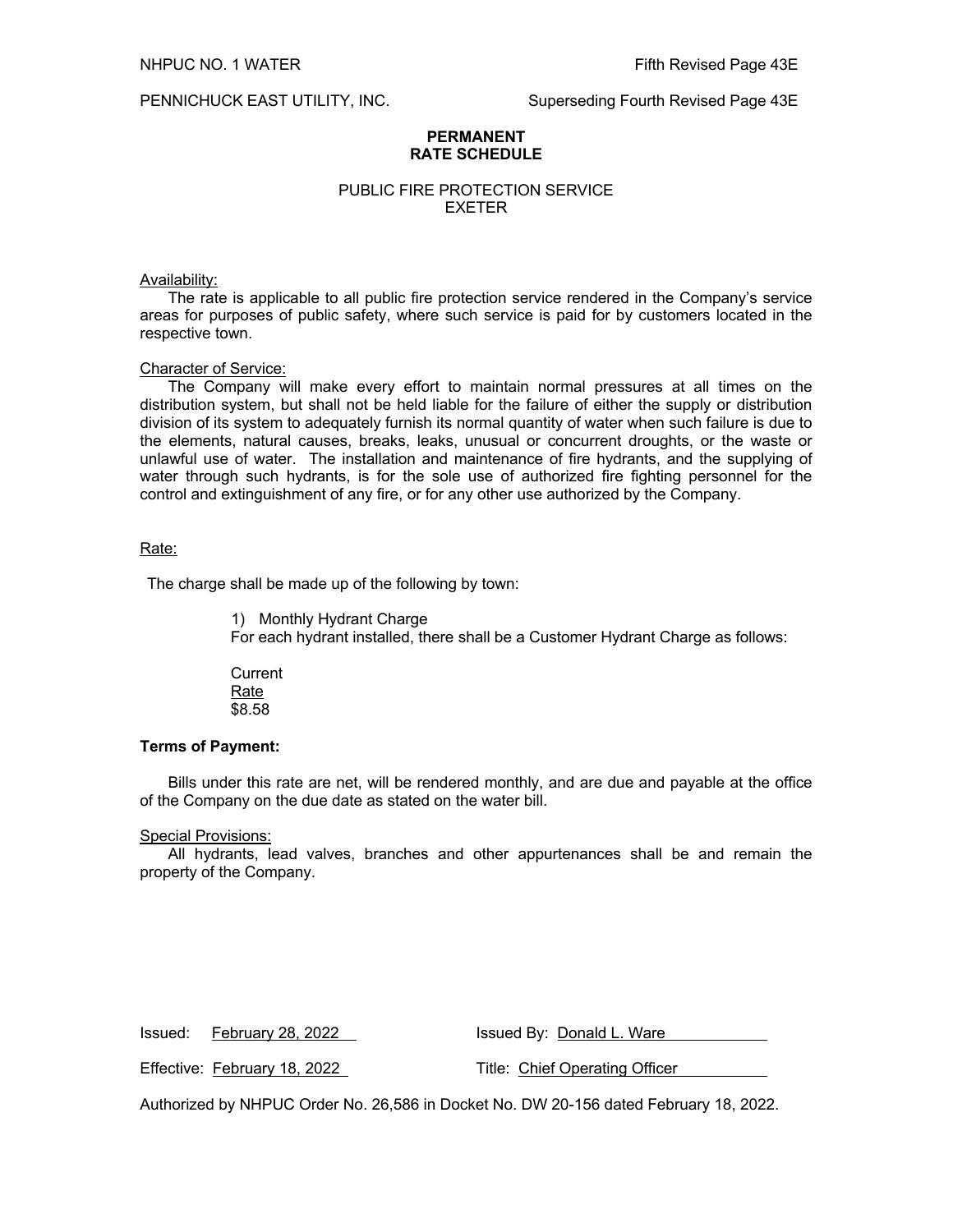## PENNICHUCK EAST UTILITY, INC. Superseding Fourth Revised Page 43F

## **PERMANENT RATE SCHEDULE**

# PUBLIC FIRE PROTECTION SERVICE LEE

## Availability:

The rate is applicable to all public fire protection service rendered in the Company's service areas for purposes of public safety, where such service is paid for by customers located in the respective town.

## Character of Service:

The Company will make every effort to maintain normal pressures at all times on the distribution system, but shall not be held liable for the failure of either the supply or distribution division of its system to adequately furnish its normal quantity of water when such failure is due to the elements, natural causes, breaks, leaks, unusual or concurrent droughts, or the waste or unlawful use of water. The installation and maintenance of fire hydrants, and the supplying of water through such hydrants, is for the sole use of authorized fire fighting personnel for the control and extinguishment of any fire, or for any other use authorized by the Company.

# Rate:

The charge shall be made up of the following by town:

1) Monthly Hydrant Charge

For each hydrant installed, there shall be a Customer Hydrant Charge as follows:

**Current** Rate \$11.08

## **Terms of Payment:**

Bills under this rate are net, will be rendered monthly, and are due and payable at the office of the Company on the due date as stated on the water bill.

#### Special Provisions:

All hydrants, lead valves, branches and other appurtenances shall be and remain the property of the Company.

| Issued: February 28, 2022    | Issued By: Donald L. Ware                                                             |
|------------------------------|---------------------------------------------------------------------------------------|
| Effective: February 18, 2022 | Title: Chief Operating Officer                                                        |
|                              | Authorized by NHPUC Order No. 26,586 in Docket No. DW 20-156 dated February 18, 2022. |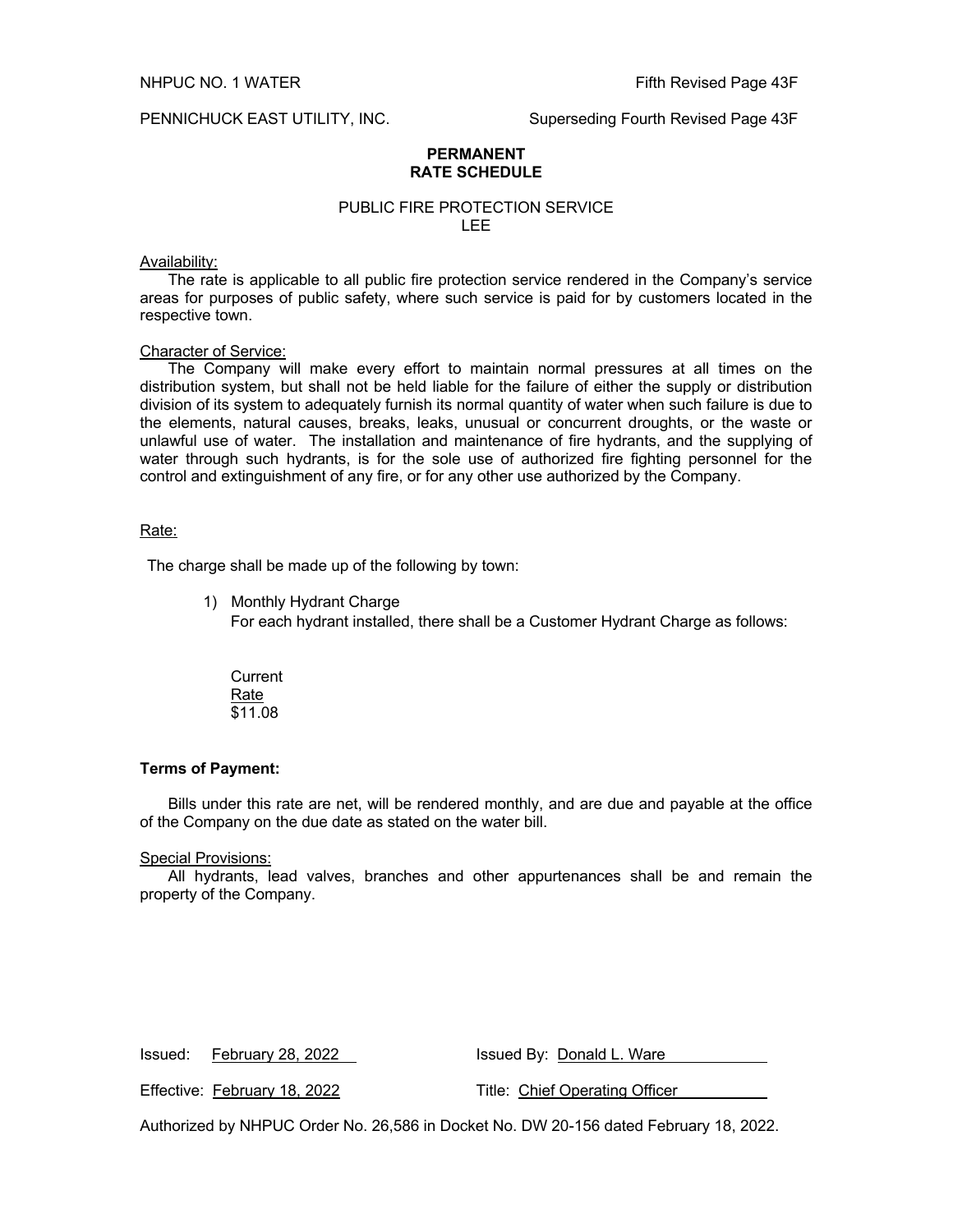PENNICHUCK EAST UTILITY, INC. Superseding Fourth Revised Page 43G

## **PERMANENT RATE SCHEDULE**

# PUBLIC FIRE PROTECTION SERVICE BIRCH HILL

## Availability:

The rate is applicable to all public fire protection service rendered in the Company's service areas for purposes of public safety, where such service is paid for by customers located in the respective town.

## Character of Service:

The Company will make every effort to maintain normal pressures at all times on the distribution system, but shall not be held liable for the failure of either the supply or distribution division of its system to adequately furnish its normal quantity of water when such failure is due to the elements, natural causes, breaks, leaks, unusual or concurrent droughts, or the waste or unlawful use of water. The installation and maintenance of fire hydrants, and the supplying of water through such hydrants, is for the sole use of authorized fire fighting personnel for the control and extinguishment of any fire, or for any other use authorized by the Company.

## Rate:

The charge shall be made up of the following by town:

- 1) Monthly Hydrant Charge For each hydrant installed, there shall be a Customer Hydrant Charge as follows:
	- **Current** Rate \$4.17

## **Terms of Payment:**

Bills under this rate are net, will be rendered monthly, and are due and payable at the office of the Company on the due date as stated on the water bill.

#### Special Provisions:

All hydrants, lead valves, branches and other appurtenances shall be and remain the property of the Company.

| Issued: February 28, 2022    | Issued By: Donald L. Ware      |
|------------------------------|--------------------------------|
|                              |                                |
| Effective: February 18, 2022 | Title: Chief Operating Officer |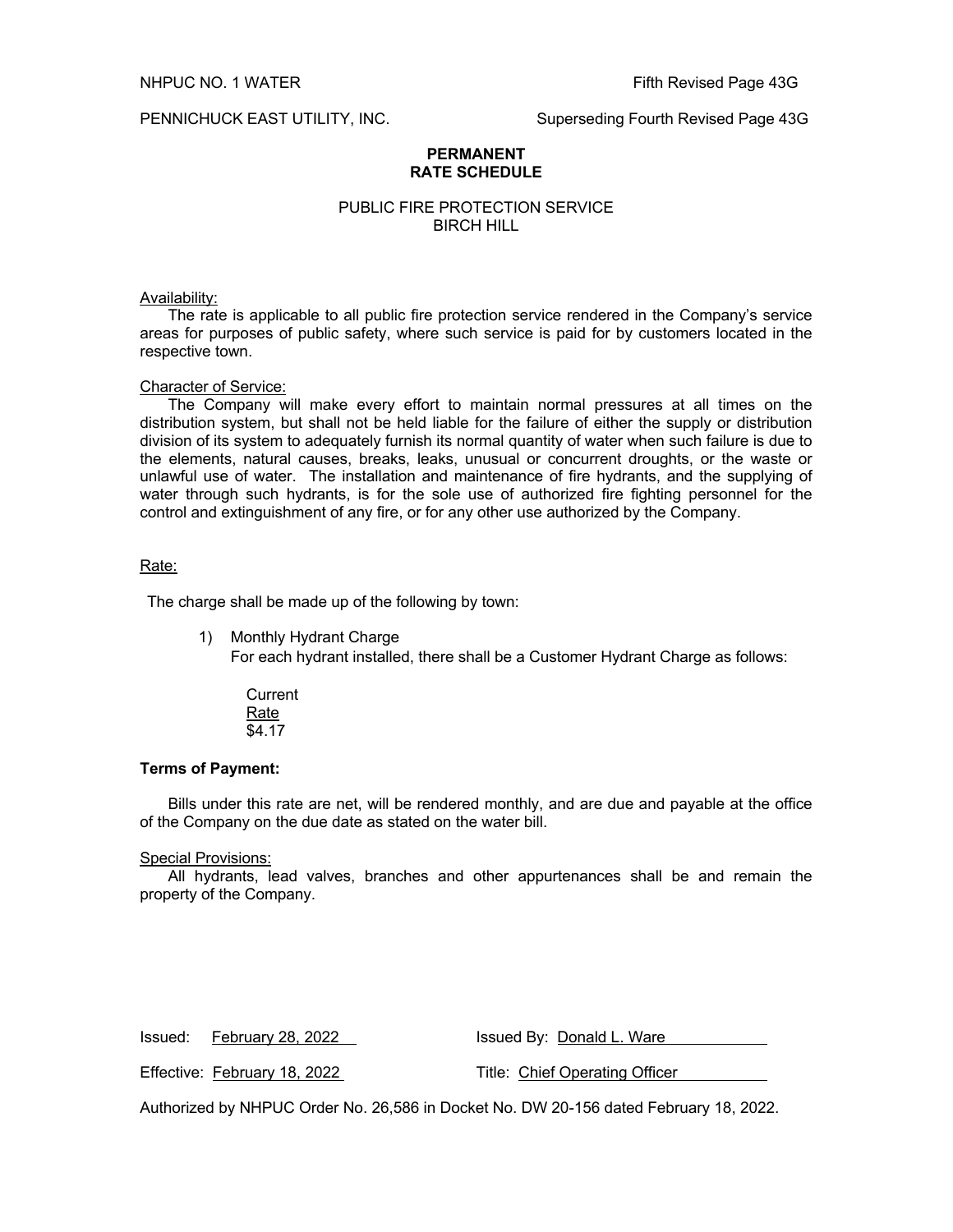#### **PERMANENT RATE SCHEDULE**

# MUNICIPAL FIRE PROTECTION SERVICE SCHEDULE FIRE PROTECTION – METERED PELHAM

# Availability:

This rate is applicable to all municipal fire protection service rendered in the Company's service area for purposes of public safety, where such service is paid for from tax revenues by and of the Town.

## Character of Service:

The Town shall notify the Company, in writing, of an appropriate vote by the governing body of the city, town, village or other political subdivision stating where hydrants are to be placed. Such notification must be received by the Company before the installation of any hydrant affected has begun. The Company will make every effort to maintain normal pressures at all times on the distribution system, but shall not be held liable for the failure of either the supply or distribution division of its system to adequately furnish its normal quantity of water when such failure is due to the elements, natural causes, breaks, leaks, unusual or concurrent droughts, or the waste or unlawful use of water. The installation and maintenance of fire hydrants, and the supplying of water through such hydrants, is for the sole use of authorized fire fighting personnel for the control and extinguishment of any fire, or for any other use authorized by the Company.

## Rate:

The charge shall made up of the following by town:

1. Monthly Hydrant Charge

For each hydrant installed, payable in advance, from the month of installation.

**Current** Rate \$19.65

2. Inch-Foot Charge

The number of "inch-foot" units in the distribution system is to be obtained by multiplying the number of linear feet of pipe of each diameter (4" and larger) by the diameter in inches. The total number of "inch-foot" units in the distribution system will be determined as of January  $1<sup>st</sup>$  each year, and will be the base for computing the "inch-foot" charge for the entire year with one-fourth to be billed each quarter or onetwelfth to be billed each month.

Charge for each "inch-foot" unit to be

**Current** Rate \$0.12743 per year

Terms of Payment:

Bills under this rate are net; will be rendered monthly, and are due and payable at the office of the Company on the due date as stated on water bill.

## Special Provisions:

All hydrants, lead valves, branches and other appurtenances shall be and remain the property of the Company.

| Issued: February 28, 2022    | Issued By: Donald L. Ware      |
|------------------------------|--------------------------------|
| Effective: February 18, 2022 | Title: Chief Operating Officer |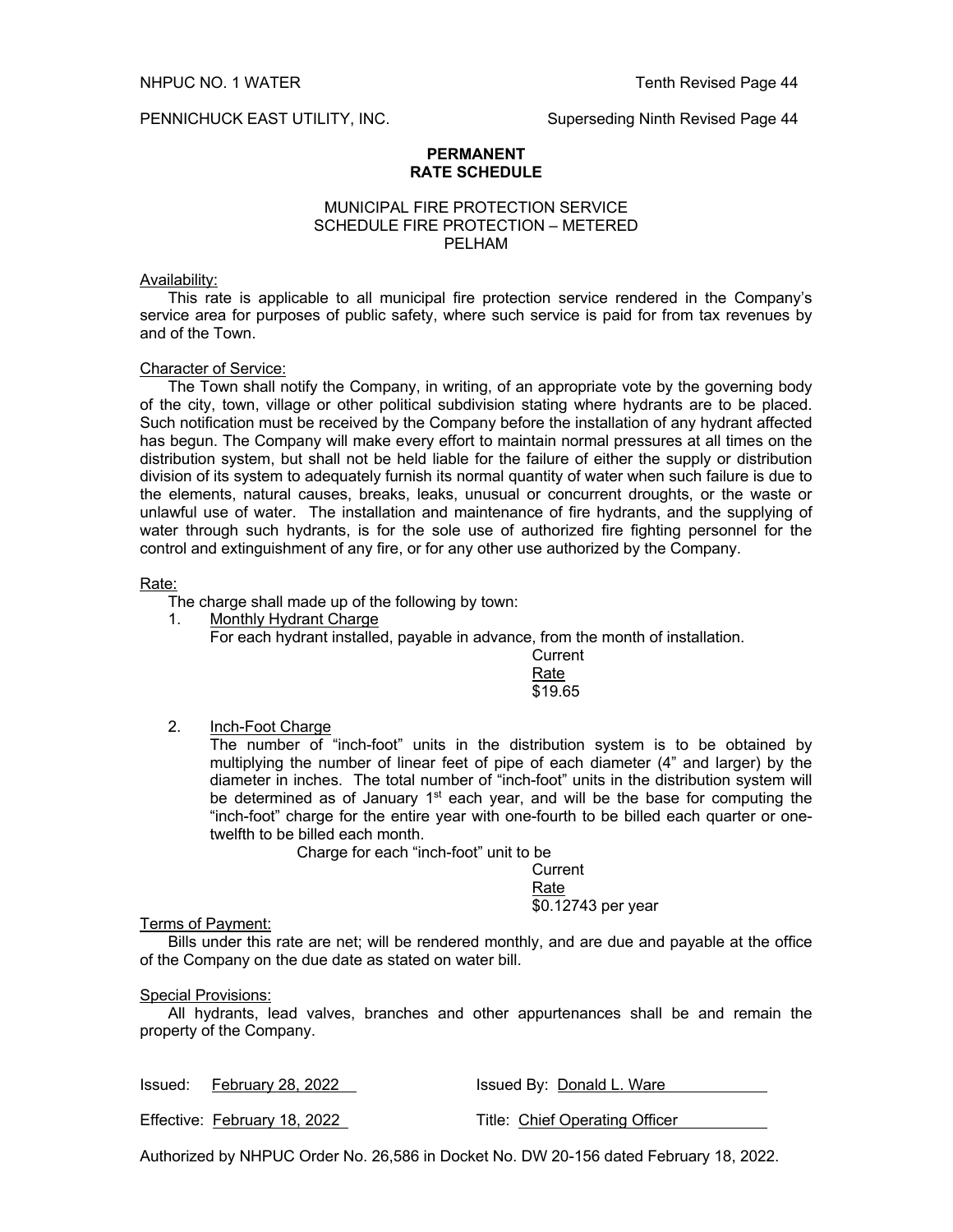PENNICHUCK EAST UTILITY, INC. Superseding Fifth Page 44A

# **PERMANENT RATE SCHEDULE**

# MUNICIPAL FIRE PROTECTION SERVICE SCHEDULE FIRE PROTECTION – METERED LITCHFIELD

# Availability:

This rate is applicable to all municipal fire protection service rendered in the Company's service area for the purpose of public safety, where such service is paid for from tax revenues by and of the Town.

# Character of Service:

The Company will make every effort to maintain normal pressures at all times on the distribution system, but shall not be held liable for the failure of either the supply or distribution division of its system to adequately furnish its normal quantity or water when such failure is due to the elements, natural causes, breaks, leaks, unusual or concurrent droughts, or waste or unlawful use of water. The installation and maintenance of fire hydrants, and the supplying of water through such hydrants, is for the sole use of authorized fire fighting personnel for the control and extinguishment of any fire, or for any other use authorized by the Company.

# Rate:

The charge shall be made up of the following by town:

1. Monthly Hydrant Charge

For each fire hydrant installed, payable in advance, from the month of installation.

**Current** Rate \$19.65

2. Inch-Foot Charge

The number of "inch-foot" units in the distribution system is to be obtained by multiplying the number of linear feet of pipe of each diameter (4" and larger) by the diameter in inches. The total number of "inch-foot" units in the distribution system will be determined as of January 1<sup>st</sup> each year and will be the base for computing the "inchfoot" charge for the entire year with one-fourth to be billed each month. Charge for each "inch-foot" unit to be

> **Current**  Rate \$0.12743 per year

# Terms of Payment:

Bills under this rate are net; will be rendered monthly, and are due and payable at the office of the Company on the due date as stated on water bill.

# Special Provisions:

All hydrants, lead valves, branches and other appurtenances shall be and remain the property of the Company.

| Issued: February 28, 2022    | Issued By: Donald L. Ware      |
|------------------------------|--------------------------------|
| Effective: February 18, 2022 | Title: Chief Operating Officer |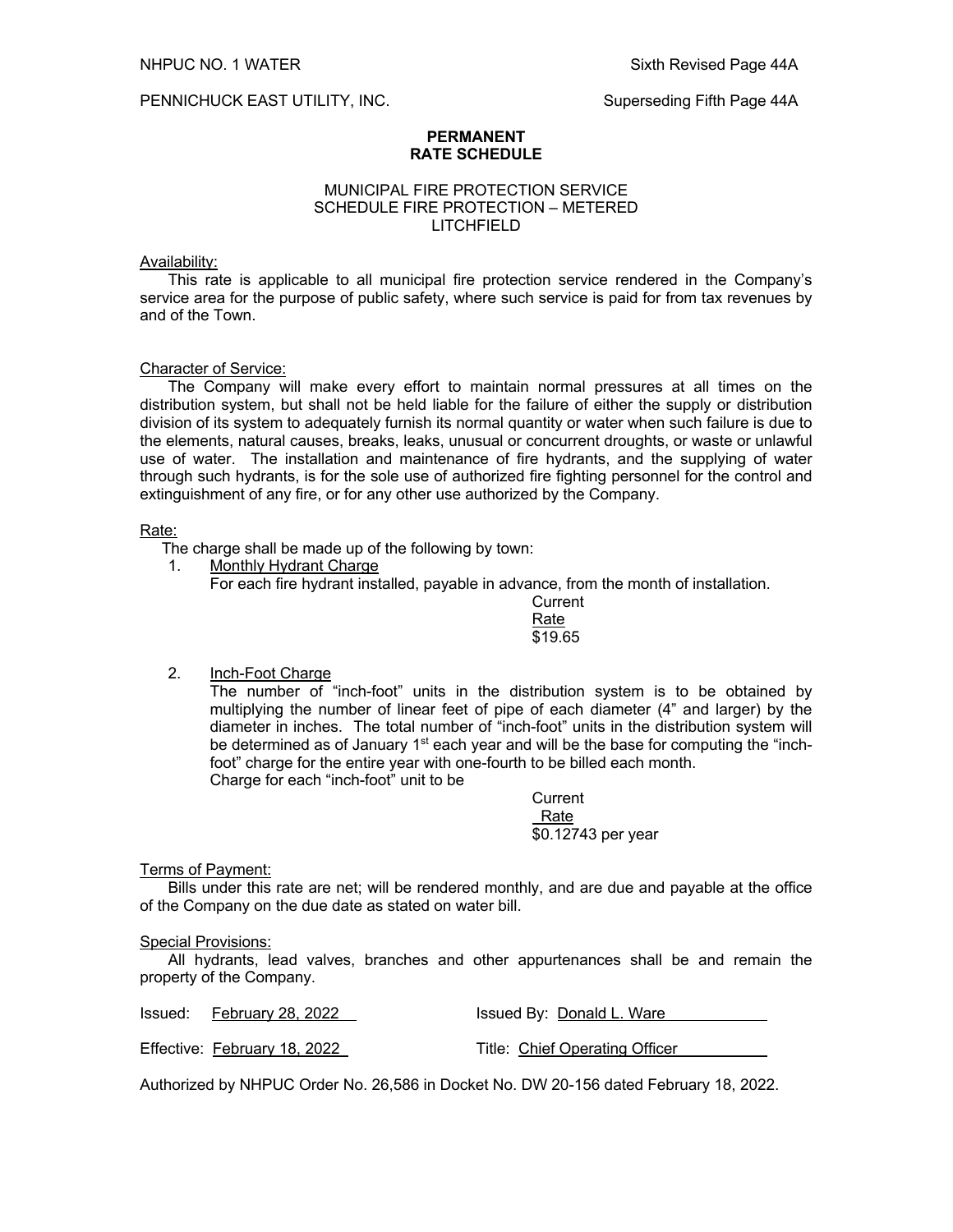# PENNICHUCK EAST UTILITY, INC. Superseding Tenth Revised Page 45

# **PERMANENT RATE SCHEDULE** PRIVATE FIRE PROTECTION SERVICE SCHEDULE FP-NM

## **Availability**:

This schedule is applicable to all private fire protection service within a structure or on private property, to include sprinkler systems and privately owned non-municipal hydrants, rendered by the Company in any service area not served under any other private fire protection rate schedule of the Company.

# **Character of Service**:

The Company will make every effort to maintain normal pressures at all times on the distribution system, but shall not be held liable for the failure of either the supply or distribution division of its system to adequately furnish its normal quantity of water when such failure is due to the elements, natural causes, breaks, leaks, unusual or concurrent droughts, or waste or unlawful use of water.

#### **Rate**:

The charge shall be determined by the size of the fire service tap to the property as follows:

| <b>Connection or Service</b>     | Current<br>Rate                       |  |
|----------------------------------|---------------------------------------|--|
| $1\frac{1}{2}$<br>2"<br>3"<br>4" | \$<br>9.71<br>17.25<br>38.82<br>69.02 |  |
| 6"                               | 155.33                                |  |
| 8"                               | 276.10                                |  |
| 10"                              | 455.26                                |  |
| 12"                              | 733.22                                |  |

For each private hydrant, whether connected directly to the Company's mains, or to mains, or to the customer's private fire protection distribution system:

# \$121.37

# **Terms of Payment**:

Bills under this rate are net; will be rendered monthly and are due and payable at the office of the Company on the due date as stated on water bill.

| Issued: February 28, 2022    | Issued By: Donald L. Ware      |
|------------------------------|--------------------------------|
| Effective: February 18, 2022 | Title: Chief Operating Officer |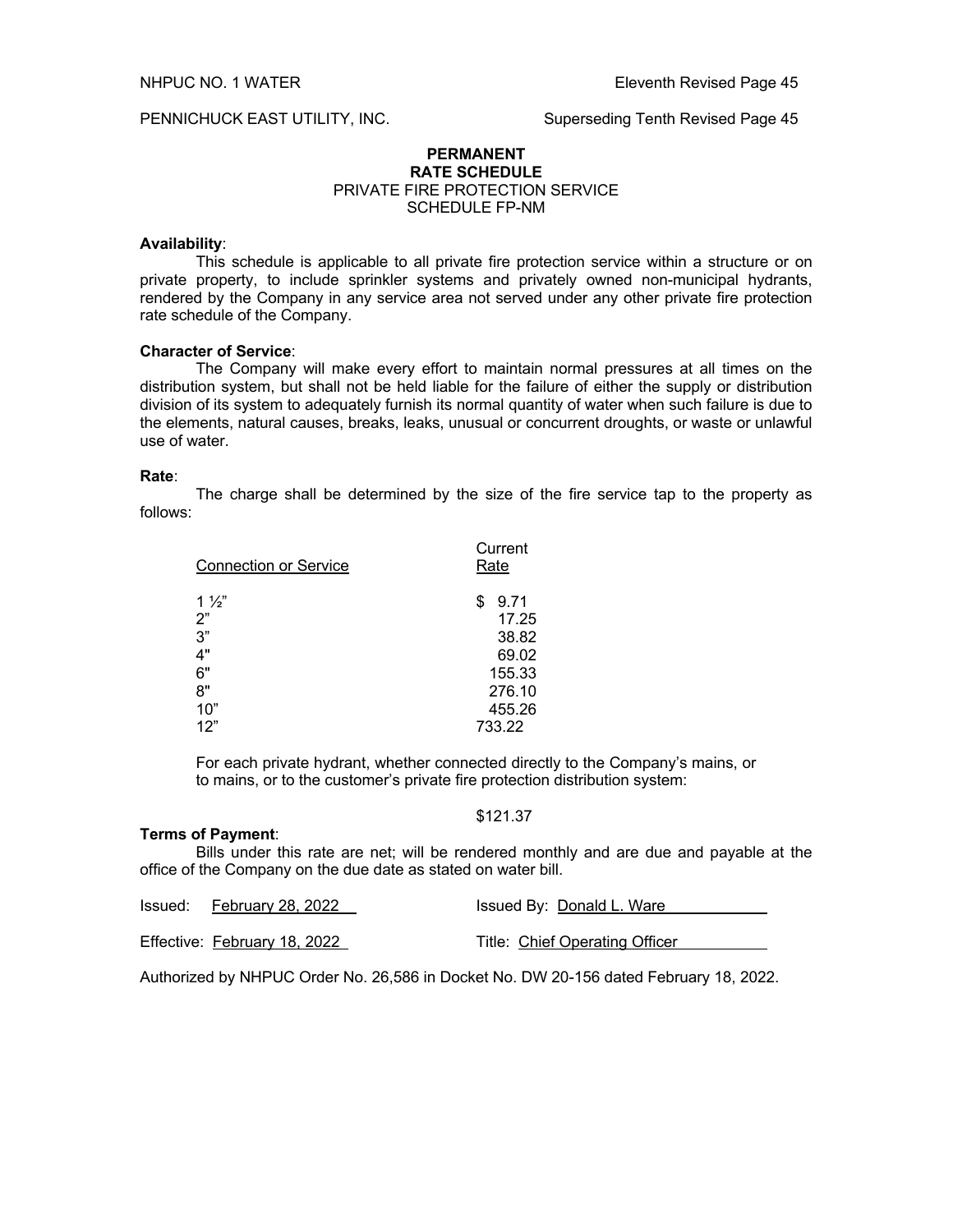# PENNICHUCK EAST UTILITY, INC. Superseding Sixth Revised Page 48

# **PERMANENT RATE SCHEDULE**

# CAPITAL RECOVERY SURCHARGE

## Availability:

This rate is applicable to all metered water service in the Company's following service areas: Barnstead: Locke Lake North Conway: Birch Hill

Middleton: Sunrise Lake Estates

# Character of Service:

Service shall consist of the production, treatment, and distribution of water for all residential, commercial and industrial requirements of customers whose premises abut any public street, road or way in which the Company has mains; provided, however, that such service shall only be rendered pursuant to the Terms and Conditions prescribed in other sections of this Tariff and the Rules of the New Hampshire Public Utilities Commission for Water Service.

## Capital Recovery Surcharge:

A capital recovery surcharge shall be made for each customer to whom service is rendered under this tariff as shown below:

| Service<br>Area                        | Monthly<br>Charge |
|----------------------------------------|-------------------|
| Barnstead: Locke Lake                  | \$12.58           |
| North Conway: Birch Hill               | \$12.69           |
| <b>Middleton: Sunrise Lake Estates</b> | \$10.36           |

The surcharge will be charged monthly over a period of 30 years to the record holder where the existing service is provided. The surcharge will be calculated in each general rate case to reflect the current number of customers in each system.

## Terms of Payments:

Bills under this rate are net; will be rendered monthly, and are due and payable at the office of the Company on the due date as stated on water bill.

Issued By: Donald L. Ware

Effective: February 18, 2022 Title: Chief Operating Officer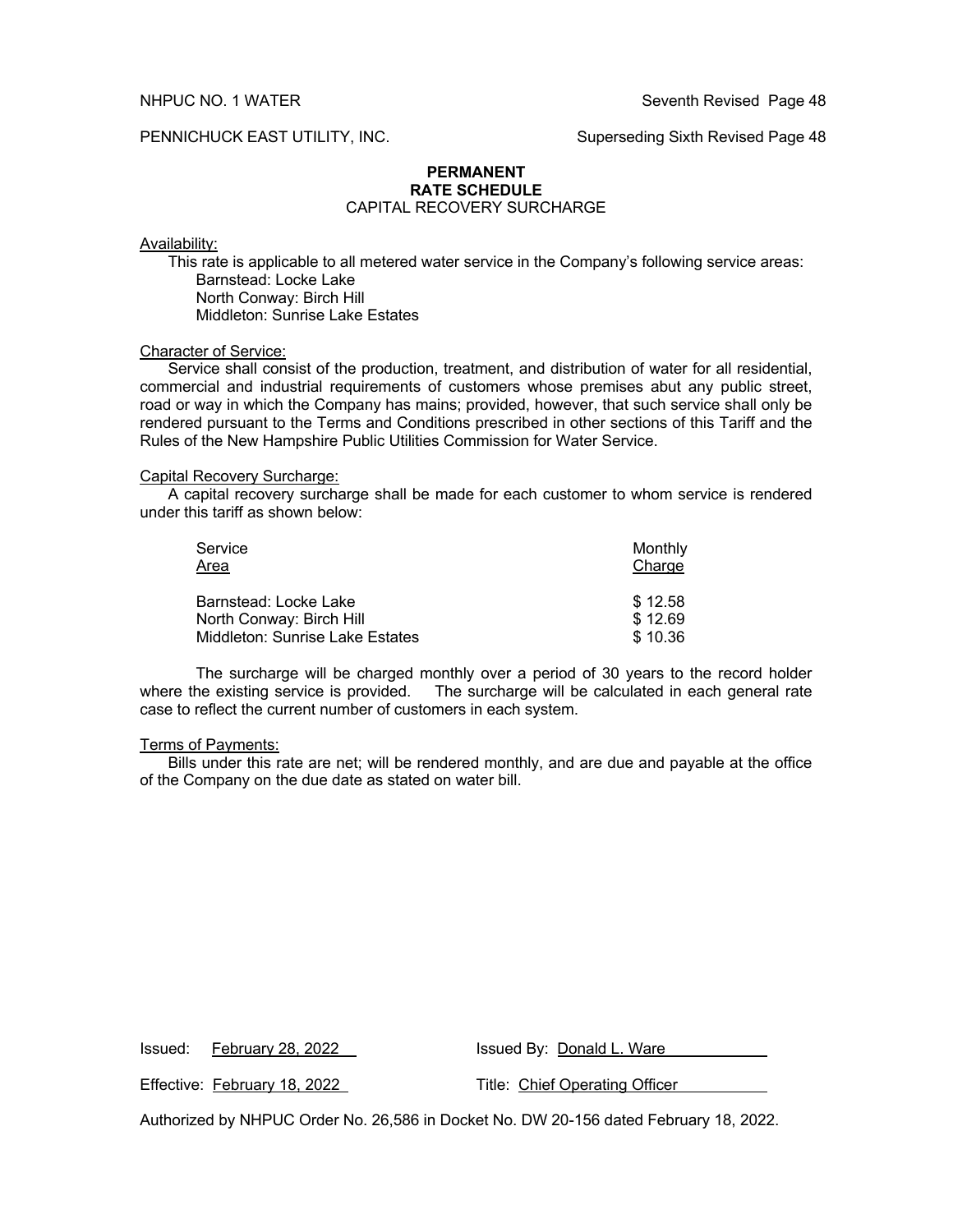PENNICHUCK EAST UTILITY, INC. Superseding Twentieth Twenty First Revised Page 38

# **TEMPORARYPERMANENT**

**RATE SCHEDULE** GENERAL SERVICE - METERED

SCHEDULE G-M

# **Availability**:

The rate is available for metered water service in the franchised area subject to the terms and conditions of this tariff.

# **Character of Service**:

Service shall consist of the production, treatment, and distribution of water for all residential, commercial and industrial requirements of customers whose premises abut any public street, road or way in which the Company has mains; provided, however, that such service shall only be rendered pursuant to the Terms and Conditions prescribed in other sections of this Tariff and the Rules of New Hampshire Public Utilities Commission for Water Service.

# **Rate**:

A minimum customer charge shall be made for each customer to whom service is rendered under this tariff, based on the meter size shown below:

| Meter                                                       | Current                     |
|-------------------------------------------------------------|-----------------------------|
| <b>Size</b>                                                 | Rate                        |
| 5/8"                                                        | \$23.60<br>22.56            |
| 3/4"                                                        | 50.21 44.03                 |
| 1"                                                          | 71.06 62.32                 |
| 1" meter with private residential fire service <sup>1</sup> | 34.68 32.27                 |
| 11/2"                                                       | <del>154.72</del><br>135.68 |
| 2"                                                          | 229.54 201.30               |
| 3"                                                          | 487.01465.53                |
| 4"                                                          | 764.63730.90                |
| 6"                                                          | 1,529.221,461.77            |
| 8"                                                          | 009.921,825.67,             |
| 10"                                                         | <del>909.92</del> 1,825.67  |

1.This rate is grandfathered to single-family residential homes that have a single service with a single curb stop and a 1" meter to allow the passage of fire flows for a single-family residential sprinkler system. The rate for this class will be the tariffed rate for a 5/8" meter and a private 1- 1/2" fire service. This rate is grandfathered to homes that had this type of service on or before 12/31/2018.

# **Volumetric Rate**:

In addition to the standard customer charge, the monthly volumetric charge based on usage will be as follows:

Volumetric Charge:  $$ 8.569.50$  per 100 cu. ft.

# **Terms of Payment**:

Bills under this rate are net, will be rendered monthly, and are due and payable at the office of the Company on the due date as stated on water bill.

| Issued: August 27, 2021 February 28, 2022 Issued By: Donald L. Ware |                                |
|---------------------------------------------------------------------|--------------------------------|
| Effective: August 16, 2021 February 18, 2022                        | Title: Chief Operating Officer |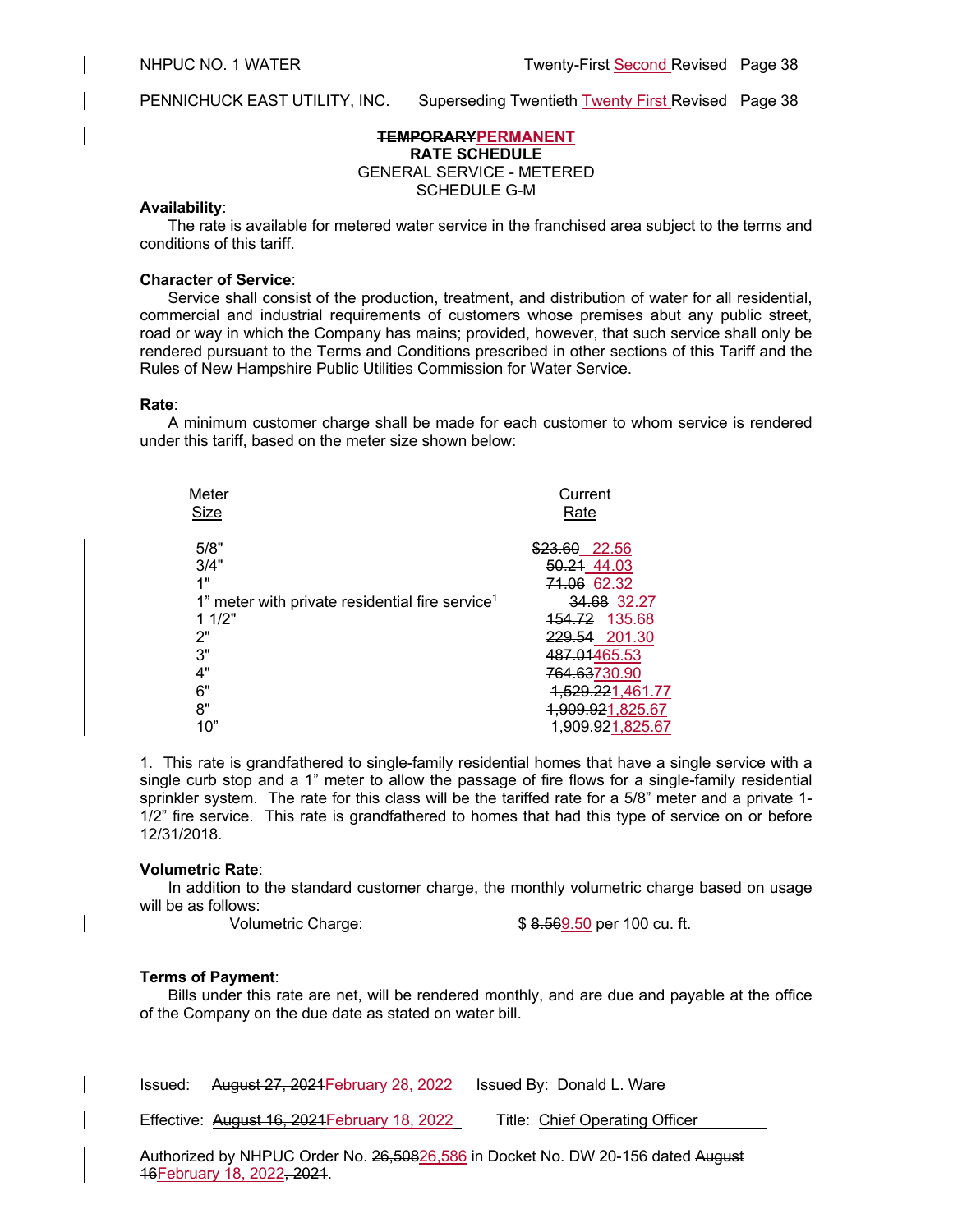PENNICHUCK EAST UTILITY, INC. Superseding Twelfth Thirteenth Revised Page 40

# **TEMPORARYPERMANENT RATE SCHEDULE**

# GENERAL SERVICE – NON-METERED

Pennichuck East Utility, Inc. (PEU) will charge current unmetered customers a monthly rate as specified below based on the average single family residential usage as specified below until such time as meters are installed.

Commercial, Industrial and Private Fire Protection customers will be charged an average rate as calculated for a similar customer in PEU.

PEU will make every effort to install meters in a timely manner and in no such case should these rates remain in force more than a twelve month period.

|                                                              | <b>Customer Charge</b>                  |
|--------------------------------------------------------------|-----------------------------------------|
| 5/8 inch Meter Charge                                        | \$23.6022.56                            |
| Volumetric Charge<br>Average Single Family Residential Usage | \$8.569.50<br>6.50* CCF<br>\$55.6461.75 |
| <b>Total Monthly Charge</b>                                  | 5 <del>79.24</del> 84.31                |

# For the Towns of Barnstead, Conway, and Middleton:

|            |                                           | <b>Customer Charge</b>                        |    |
|------------|-------------------------------------------|-----------------------------------------------|----|
|            |                                           | North Conway<br>Middleton<br><b>Barnstead</b> |    |
|            | 5/8 inch Meter Charge<br>S.               | 23.6022.56<br>\$<br>23.6022.56                | \$ |
| 23.6022.56 |                                           |                                               |    |
|            | <b>Volumetric Charge</b>                  | \$<br>8.569.50<br>S<br>8.569.50               | \$ |
| 8.569.50   |                                           |                                               |    |
|            | Average Single Family Residential Usage** |                                               |    |
| 29.5332.78 |                                           | \$29.5332.78<br>\$29.5332.78                  | \$ |
|            |                                           |                                               |    |
|            | Capital Recovery Surcharge                | \$12.58<br>12.69<br>\$10.36<br>\$.            |    |
|            | <b>Total Monthly Charge</b>               | \$65,8268.03<br>\$ <del>65.71</del> 67.92     |    |

# \$63.4965.70

\*Average consumption is based on single family residential 5/8" metered customers' average 5 year annual usage divided by 12.

\*\*Average consumption for Towns of Barnstead, Conway, and Middleton is based on single family residential 5/8" metered customers' average 5 year annual usage of 41.4 CCF divided by 12.

| Issued: | September 27, 2021 February 28, 2022         | Issued By: Donald L. Ware      |
|---------|----------------------------------------------|--------------------------------|
|         | Effective: August 16, 2021 February 18, 2022 | Title: Chief Operating Officer |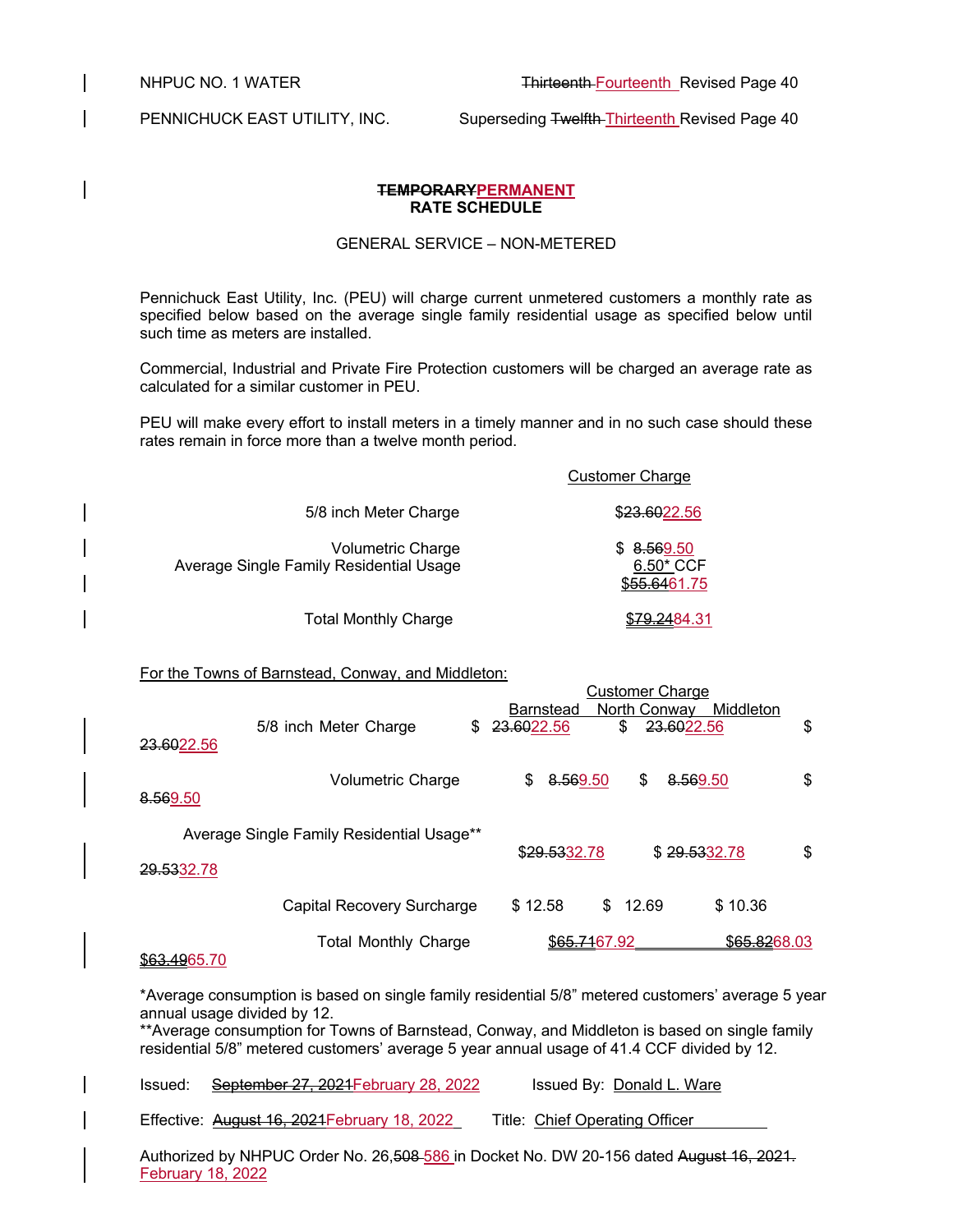PENNICHUCK EAST UTILITY, INC. Superseding Seventh Eighth Revised Page 42

# **TEMPORARYPERMANENT RATE SCHEDULE**

# MUNICIPAL FIRE PROTECTION SERVICE SCHEDULE FIRE PROTECTION – METERED LONDONDERRY

# Availability:

The rate is applicable to all municipal fire protection service rendered in the Company's service areas for purposes of public safety, where such service is paid for from tax revenues by and of the Town.

# Character of Service:

The Town shall notify the Company, in writing, of an appropriate vote by the governing body of the city, town, village or other political subdivision stating where hydrants are to be placed. Such notification must be received by the Company before the installation of any hydrant affected has begun. The Company will make every effort to maintain normal pressures at all times on the distribution system, but shall not be held liable for the failure of either the supply or distribution division of its system to adequately furnish its normal quantity of water when such failure is due to the elements, natural causes, breaks, leaks, unusual or concurrent droughts, or the waste or unlawful use of water. The installation and maintenance of fire hydrants, and the supplying of water through such hydrants, is for the sole use of authorized fire fighting personnel for the control and extinguishment of any fire, or for any other use authorized by the Company.

# Rate:

The charge shall be made up of the following by town:

1. Monthly Hydrant Charge

For each fire hydrant installed, payable in advance, from the month of installation.

**Current** Rate \$18,3219.65

2. Inch-Foot Charge

The number of "inch-foot" units in the distribution system is to be obtained by multiplying the number of linear feet of pipe of each diameter (6" and larger) by the diameter in inches. The total number of "inch-foot" units in the distribution system will be determined as of January  $1<sup>st</sup>$  each year and will be the base for computing the "inchfoot" charge for the entire year with one-fourth to be billed each quarter or one-twelfth to be billed each month.

Charge for each "inch-foot" unit to be

**Current**  Rate \$0.16839\$0.12743 per year

# Terms of Payment:

Bills under this rate are net; will be rendered monthly, and are due and payable at the office of the Company on the due date as stated on water bill.

# Special Provisions:

All hydrants, lead valves, branches and other appurtenances shall be and remain the property of the Company.

Issued: August 27, 2021 February 28, 2022 | Issued By: Donald L. Ware

Effective: August 16, 2021February 18, 2022 Title: Chief Operating Officer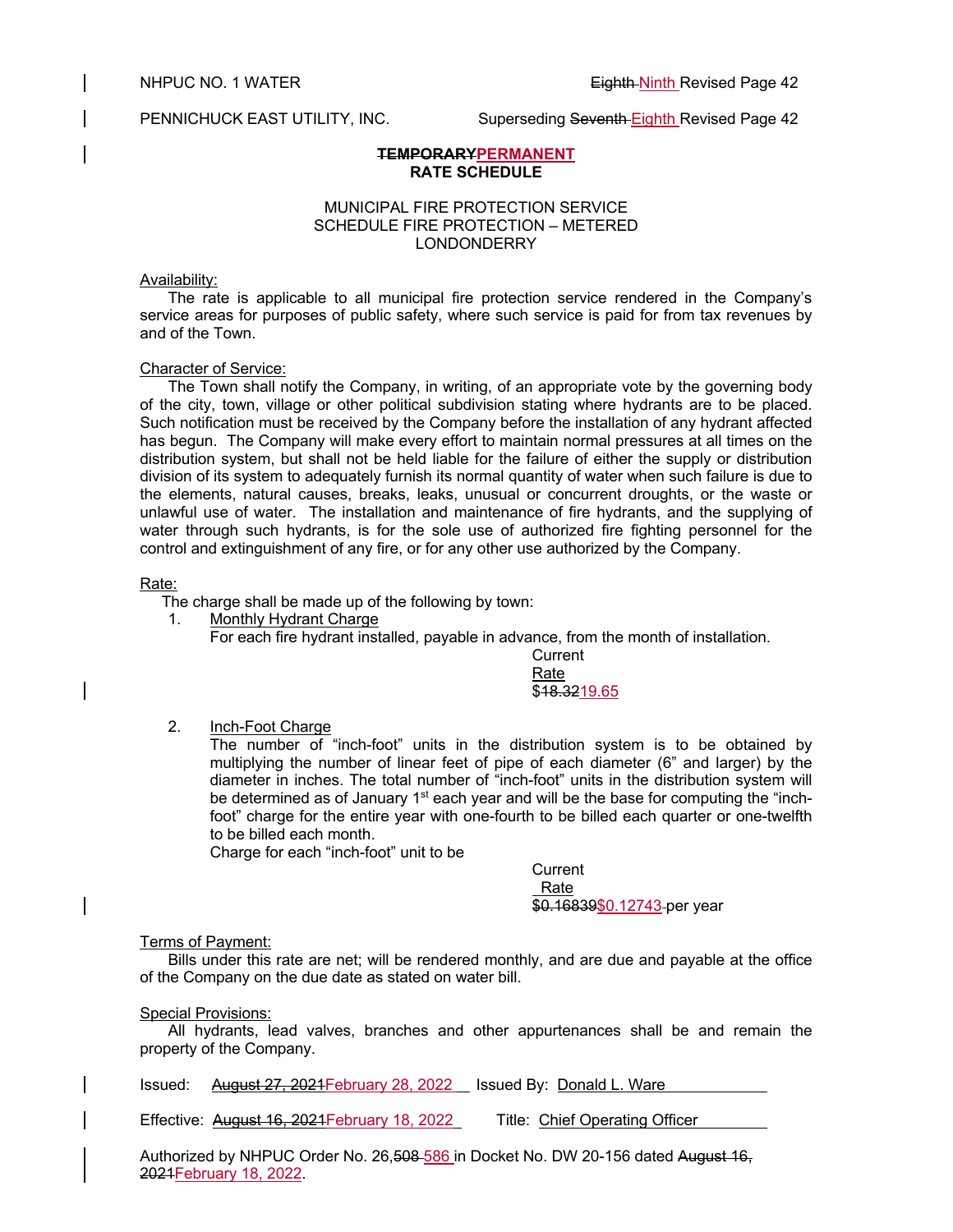# **TEMPORARYPERMANENT RATE SCHEDULE**

# MUNICIPAL FIRE PROTECTION SERVICE SCHEDULE FIRE PROTECTION – METERED **DERRY**

# Availability:

The rate is applicable to all municipal fire protection service rendered in the Company's service areas for purposes of public safety, where such service is paid for from tax revenues by and of the Town.

# Character of Service:

The Town shall notify the Company, in writing, of an appropriate vote by the governing body of the city, town, village or other political subdivision stating where hydrants are to be placed. Such notification must be received by the Company before the installation of any hydrant affected has begun. The Company will make every effort to maintain normal pressures at all times on the distribution system, but shall not be held liable for the failure of either the supply or distribution division of its system to adequately furnish its normal quantity of water when such failure is due to the elements, natural causes, breaks, leaks, unusual or concurrent droughts, or the waste or unlawful use of water. The installation and maintenance of fire hydrants, and the supplying of water through such hydrants, is for the sole use of authorized fire fighting personnel for the control and extinguishment of any fire, or for any other use authorized by the Company.

# Rate:

The charge shall be made up of the following by town:

1. Monthly Hydrant Charge

For each fire hydrant installed, payable in advance, from the month of installation.

**Current** Rate \$18,3219.65

2. Inch-Foot Charge

The number of "inch-foot" units in the distribution system is to be obtained by multiplying the number of linear feet of pipe of each diameter (6" and larger) by the diameter in inches. The total number of "inch-foot" units in the distribution system will be determined as of January  $1<sup>st</sup>$  each year and will be the base for computing the "inchfoot" charge for the entire year with one-fourth to be billed each quarter or one-twelfth to be billed each month.

Charge for each "inch-foot" unit to be

**Current**  Rate \$0.168390.12743 per year

# **Terms of Payment:**

Bills under this rate are net; will be rendered monthly, and are due and payable at the office of the Company on the due date as stated on water bill.

# Special Provisions:

All hydrants, lead valves, branches and other appurtenances shall be and remain the property of the Company.

Issued: August 27, 2021February 28, 2022 Issued By: Donald L. Ware

Effective: **August 16, 2021 February 18, 2022** Title: Chief Operating Officer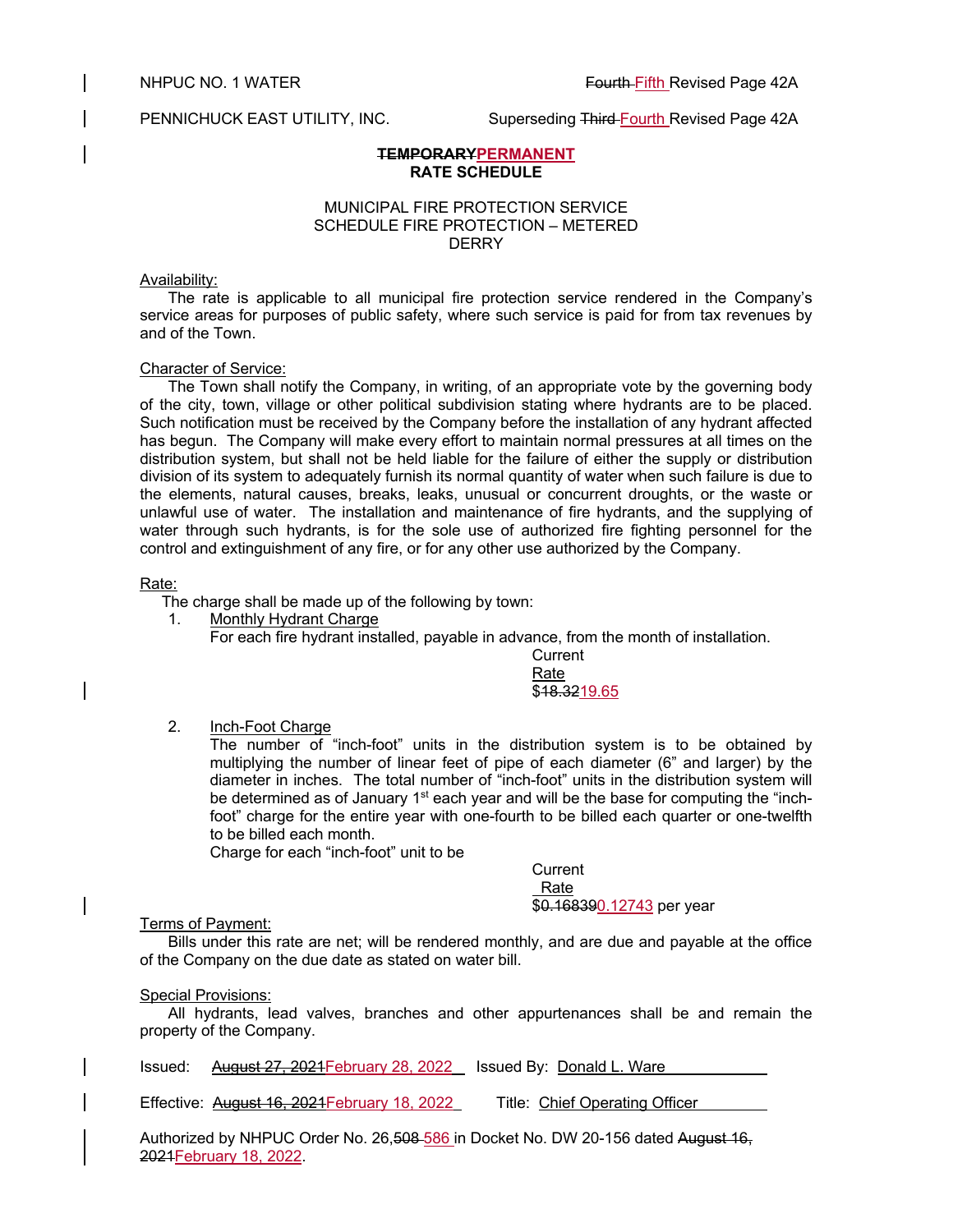43A

# PENNICHUCK EAST UTILITY, INC. Superseding Fourth Fifth Revised Page

# **TEMPORARYPERMANENT RATE SCHEDULE**

# PUBLIC FIRE PROTECTION SERVICE

# TOWN OF BOW, PINES OF BOW WATER SYSTEM

## Availability:

The rate is applicable to all public fire protection service rendered in the Company's service areas for purposes of public safety, where such service is paid for by customers located in the respective town.

## Character of Service:

The Company will make every effort to maintain normal pressures at all times on the distribution system, but shall not be held liable for the failure of either the supply or distribution division of its system to adequately furnish its normal quantity of water when such failure is due to the elements, natural causes, breaks, leaks, unusual or concurrent droughts, or the waste or unlawful use of water. The installation and maintenance of fire hydrants, and the supplying of water through such hydrants, is for the sole use of authorized fire fighting personnel for the control and extinguishment of any fire, or for any other use authorized by the Company.

## Rate:

The charge shall be made up of the following by town:

1) Monthly Hydrant Charge

For each hydrant installed, there shall be a Customer Hydrant Charge as follows: Current Rate  $\overline{$8.198.18}$ 

# **Terms of Payment:**

Bills under this rate are net, will be rendered monthly, and are due and payable at the office of the Company on the due date as stated on the water bill.

# Special Provisions:

All hydrants, lead valves, branches and other appurtenances shall be and remain the property of the Company.

Issued: August 27, 2021February 28, 2022 Issued By: Donald L. Ware

Effective: August 16, 2021February 18, 2022 Title: Chief Operating Officer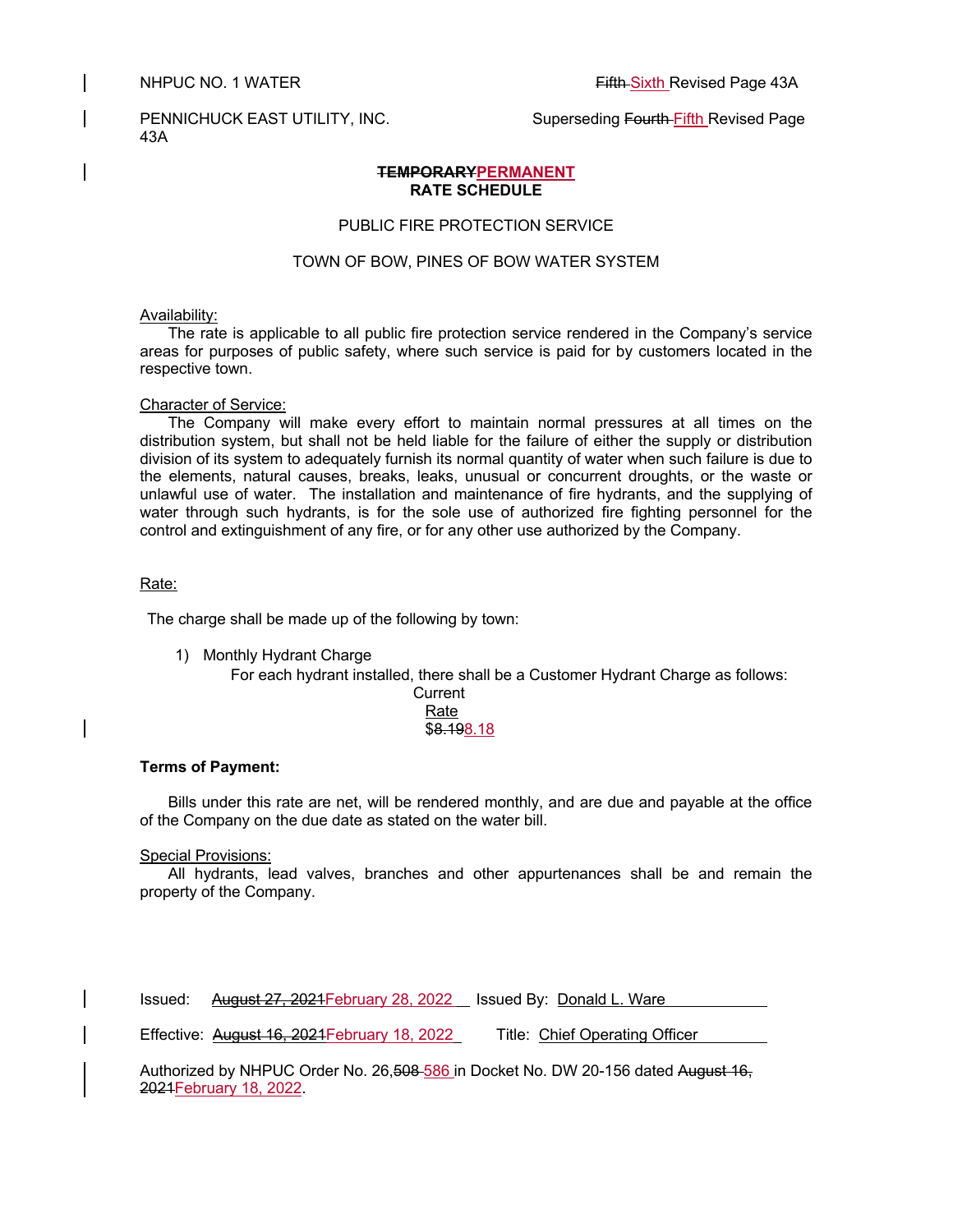PENNICHUCK EAST UTILITY, INC. Superseding Fifth Sixth Revised Page 43B

# **TEMPORARUYPERMANENT RATE SCHEDULE**

# PUBLIC FIRE PROTECTION SERVICE

# TOWN OF RAYMOND, GREEN HILLS WATER SYSTEM

## Availability:

The rate is applicable to all public fire protection service rendered in the Company's service areas for purposes of public safety, where such service is paid for by customers located in the respective town.

#### Character of Service:

The Company will make every effort to maintain normal pressures at all times on the distribution system, but shall not be held liable for the failure of either the supply or distribution division of its system to adequately furnish its normal quantity of water when such failure is due to the elements, natural causes, breaks, leaks, unusual or concurrent droughts, or the waste or unlawful use of water. The installation and maintenance of fire hydrants, and the supplying of water through such hydrants, is for the sole use of authorized fire fighting personnel for the control and extinguishment of any fire, or for any other use authorized by the Company.

# Rate:

The charge shall be made up of the following by town:

1) Monthly Hydrant Charge

For each hydrant installed, there shall be a Customer Hydrant Charge as follows: **Current** Rate

\$2.492.20

#### **Terms of Payment:**

Bills under this rate are net, will be rendered monthly, and are due and payable at the office of the Company on the due date as stated on the water bill.

Special Provisions:

All hydrants, lead valves, branches and other appurtenances shall be and remain the property of the Company.

Issued: August 27, 2021February 28, 2022 Issued By: Donald L. Ware

Effective: August 16, 2021 February 18, 2022 Title: Chief Operating Officer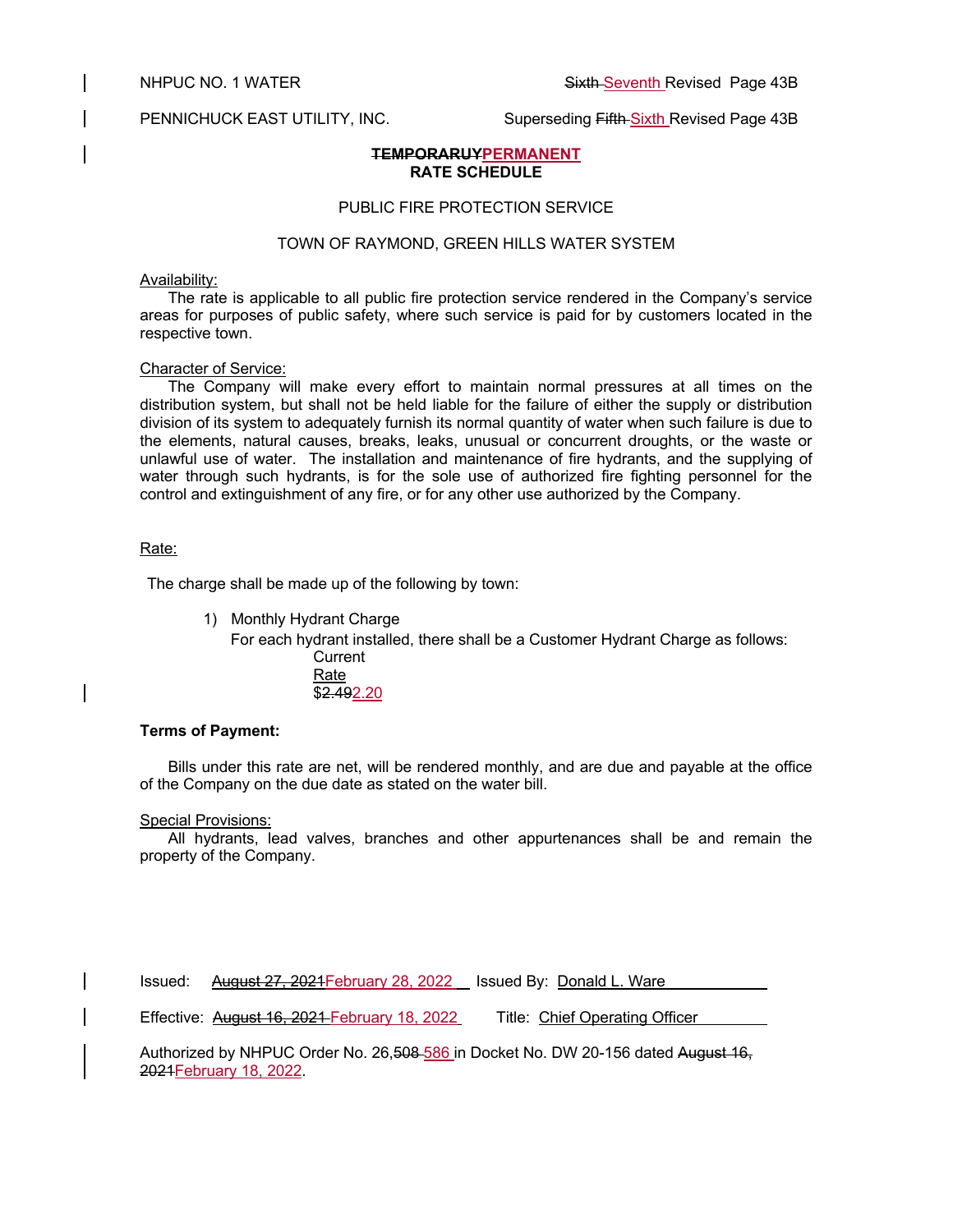NHPUC NO. 1 WATER **Fifth Sixth Revised Page 43C** 

PENNICHUCK EAST UTILITY, INC. Superseding Fourth Fifth Revised Page 43C

# **TEMPORARYPERMANENT RATE SCHEDULE**

# PUBLIC FIRE PROTECTION SERVICE TOWN OF WINDHAM CASTLE REACH, FLETCHERS CORNER, OAKWOOD, W&E AND WHISPERING WINDS WATER SYSTEMS

# Availability:

The rate is applicable to all public fire protection service rendered in the Company's service areas for purposes of public safety, where such service is paid for by customers located in the respective town.

# Character of Service:

The Company will make every effort to maintain normal pressures at all times on the distribution system, but shall not be held liable for the failure of either the supply or distribution division of its system to adequately furnish its normal quantity of water when such failure is due to the elements, natural causes, breaks, leaks, unusual or concurrent droughts, or the waste or unlawful use of water. The installation and maintenance of fire hydrants, and the supplying of water through such hydrants, is for the sole use of authorized fire fighting personnel for the control and extinguishment of any fire, or for any other use authorized by the Company.

# Rate:

The charge shall be made up of the following by town:

 1) Monthly Hydrant Charge For each hydrant installed, there shall be a Customer Hydrant Charge as follows:

**Current** Rate \$10.349.25

# **Terms of Payment:**

Bills under this rate are net, will be rendered monthly, and are due and payable at the office of the Company on the due date as stated on the water bill.

# Special Provisions:

All hydrants, lead valves, branches and other appurtenances shall be and remain the property of the Company.

Issued: August 27, 2021February 28, 2022 Issued By: Donald L. Ware

Effective: August 16, 2021February 18, 2022 Title: Chief Operating Officer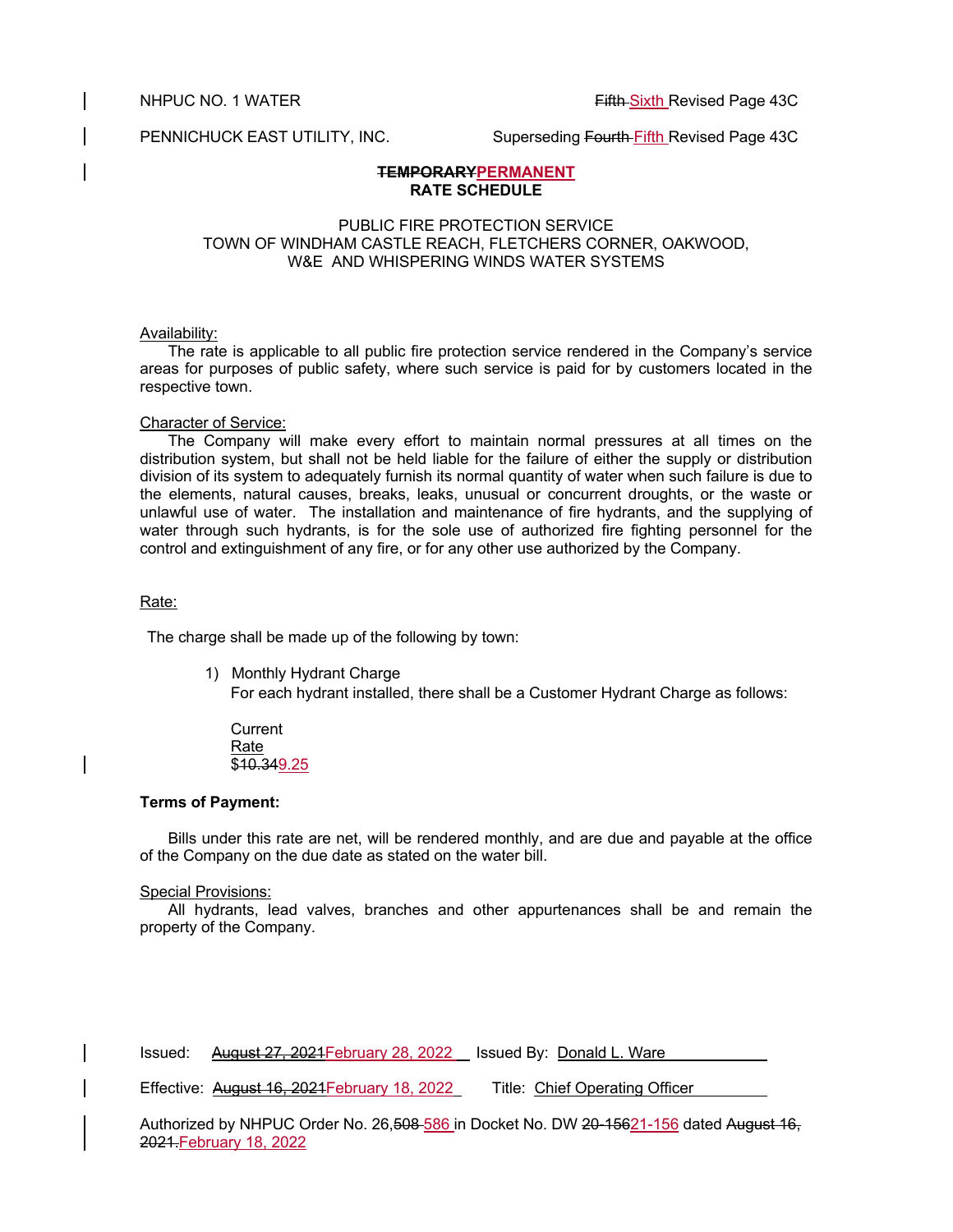PENNICHUCK EAST UTILITY, INC. Superseding Fourth Fifth Revised Page 43D

# **TEMPORARYPERMANENT RATE SCHEDULE**

# MUNICIPAL FIRE PROTECTION SERVICE SCHEDULE FIRE PROTECTION - UNMETERED TOWN OF RAYMOND, GREEN HILLS WATER SYSTEM

## Availability:

The rate is applicable to all public fire protection service rendered in the Company's service areas for purposes of public safety, where such service is paid for by customers located in the respective town.

## Character of Service:

The Company will make every effort to maintain normal pressures at all times on the distribution system, but shall not be held liable for the failure of either the supply or distribution division of its system to adequately furnish its normal quantity of water when such failure is due to the elements, natural causes, breaks, leaks, unusual or concurrent droughts, or the waste or unlawful use of water. The installation and maintenance of fire hydrants, and the supplying of water through such hydrants, is for the sole use of authorized fire fighting personnel for the control and extinguishment of any fire, or for any other use authorized by the Company.

## Rate:

The charge shall be made up of the following by town:

1) Monthly Hydrant Charge

*For each hydrant installed, payable in advance, from the month of installation*

**Current** Rate \$68.6660.68

# **Terms of Payment:**

Bills under this rate are net, will be rendered monthly, and are due and payable at the office of the Company on the due date as stated on the water bill.

# Special Provisions:

All hydrants, lead valves, branches and other appurtenances shall be and remain the property of the Company.

Issued: August 27, 2021 February 28, 2022 | Issued By: Donald L. Ware

Effective: **August 16, 2021 February 18, 2022** Title: Chief Operating Officer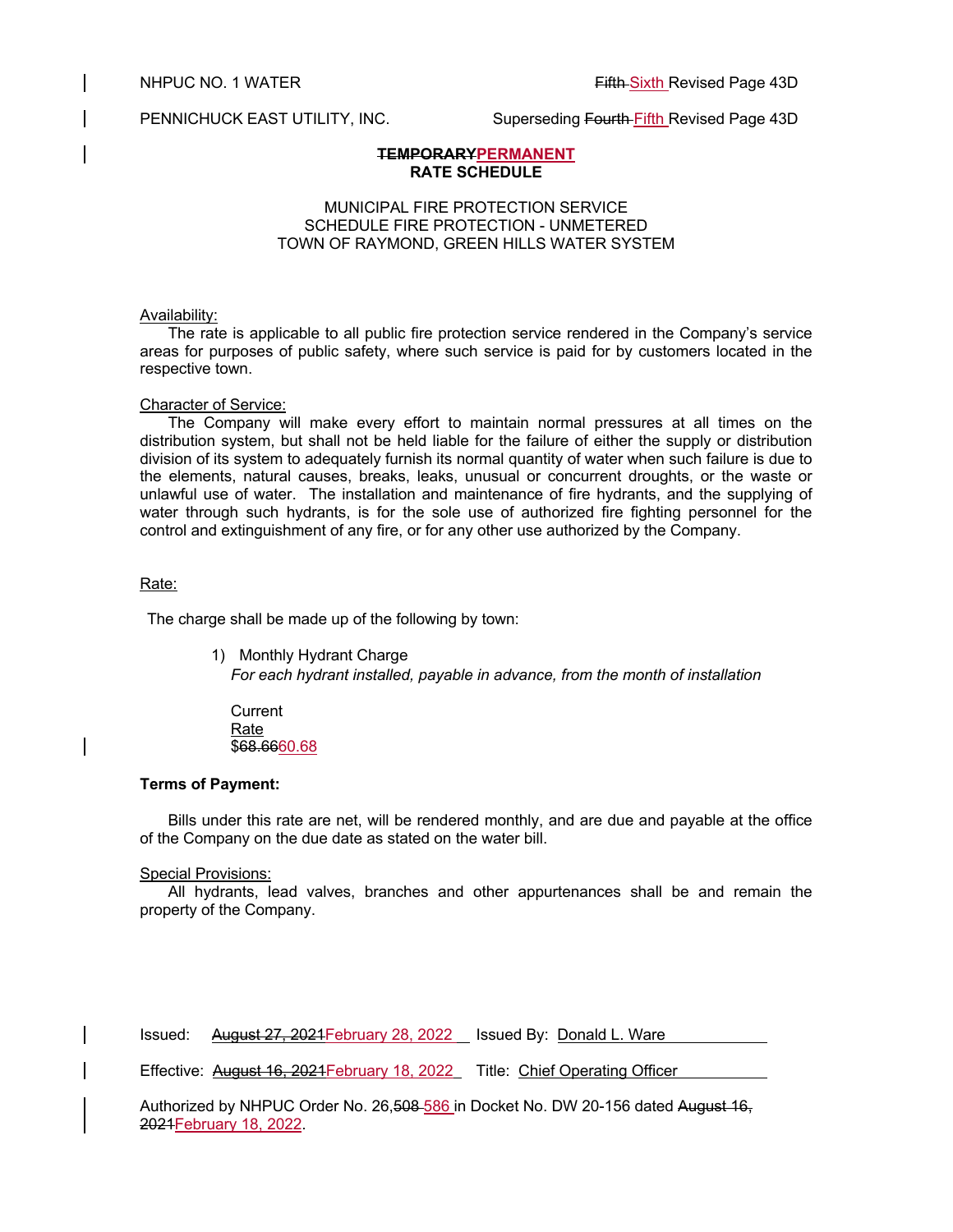PENNICHUCK EAST UTILITY, INC. Superseding Third Fourth Revised Page 43E

# **TEMPORARYPERMANENT RATE SCHEDULE**

# PUBLIC FIRE PROTECTION SERVICE EXETER

## Availability:

The rate is applicable to all public fire protection service rendered in the Company's service areas for purposes of public safety, where such service is paid for by customers located in the respective town.

#### Character of Service:

The Company will make every effort to maintain normal pressures at all times on the distribution system, but shall not be held liable for the failure of either the supply or distribution division of its system to adequately furnish its normal quantity of water when such failure is due to the elements, natural causes, breaks, leaks, unusual or concurrent droughts, or the waste or unlawful use of water. The installation and maintenance of fire hydrants, and the supplying of water through such hydrants, is for the sole use of authorized fire fighting personnel for the control and extinguishment of any fire, or for any other use authorized by the Company.

# Rate:

The charge shall be made up of the following by town:

1) Monthly Hydrant Charge For each hydrant installed, there shall be a Customer Hydrant Charge as follows:

**Current** Rate \$10.248.58

# **Terms of Payment:**

Bills under this rate are net, will be rendered monthly, and are due and payable at the office of the Company on the due date as stated on the water bill.

#### Special Provisions:

All hydrants, lead valves, branches and other appurtenances shall be and remain the property of the Company.

Issued: August 27, 2021February 28, 2022 Issued By: Donald L. Ware

Effective: **August 16, 2021 February 18, 2022** Title: Chief Operating Officer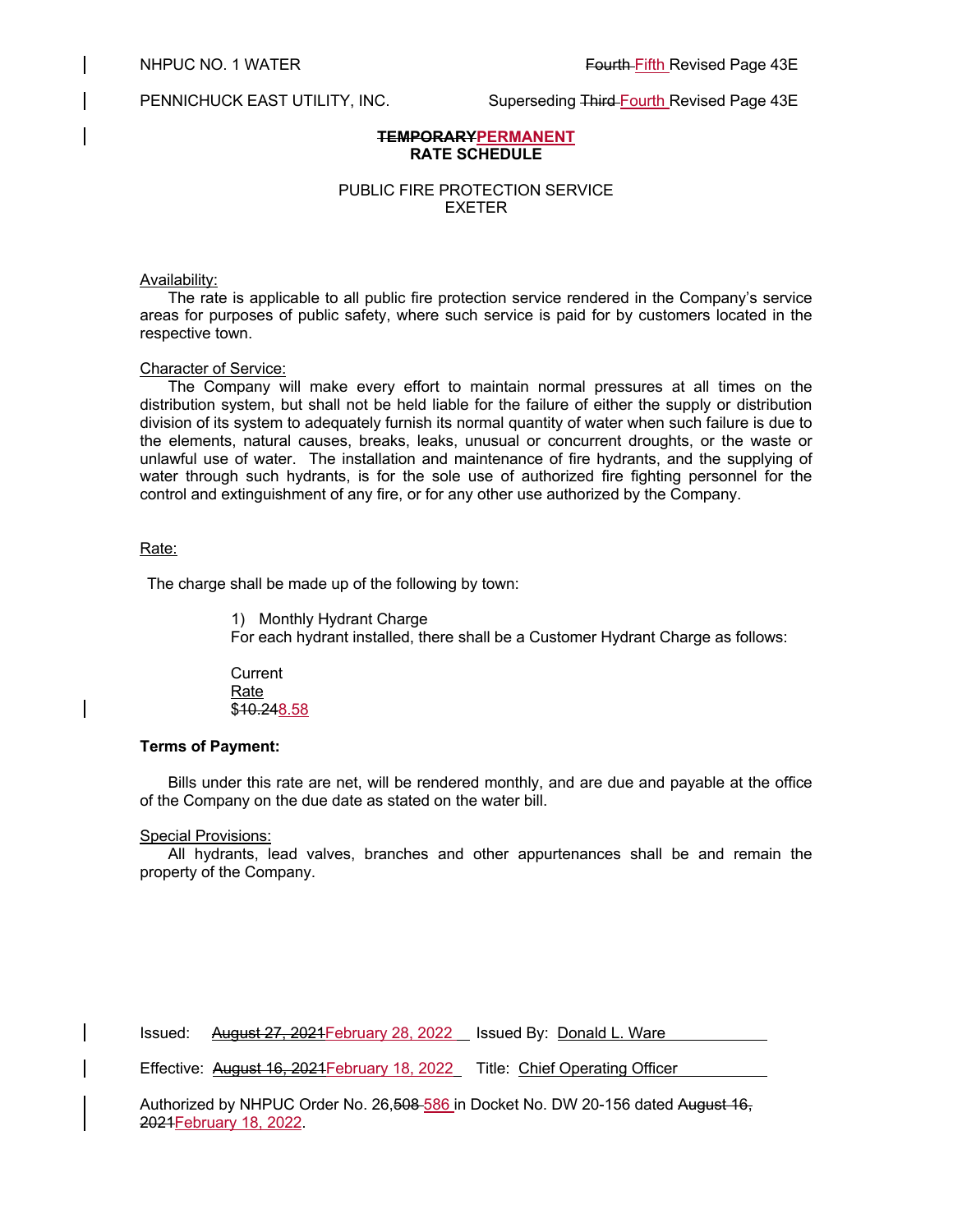PENNICHUCK EAST UTILITY, INC. Superseding Third-Fourth Revised Page 43F

# **TEMPORARYPERMANENT RATE SCHEDULE**

# PUBLIC FIRE PROTECTION SERVICE LEE

# Availability:

The rate is applicable to all public fire protection service rendered in the Company's service areas for purposes of public safety, where such service is paid for by customers located in the respective town.

# Character of Service:

The Company will make every effort to maintain normal pressures at all times on the distribution system, but shall not be held liable for the failure of either the supply or distribution division of its system to adequately furnish its normal quantity of water when such failure is due to the elements, natural causes, breaks, leaks, unusual or concurrent droughts, or the waste or unlawful use of water. The installation and maintenance of fire hydrants, and the supplying of water through such hydrants, is for the sole use of authorized fire fighting personnel for the control and extinguishment of any fire, or for any other use authorized by the Company.

# Rate:

The charge shall be made up of the following by town:

- 1) Monthly Hydrant Charge
	- For each hydrant installed, there shall be a Customer Hydrant Charge as follows:

**Current** Rate \$12.0411.08

# **Terms of Payment:**

Bills under this rate are net, will be rendered monthly, and are due and payable at the office of the Company on the due date as stated on the water bill.

# Special Provisions:

All hydrants, lead valves, branches and other appurtenances shall be and remain the property of the Company.

Issued: August 27, 2021 February 28, 2022 Issued By: Donald L. Ware

Effective: August 16, 2021 February 18, 2022 Title: Chief Operating Officer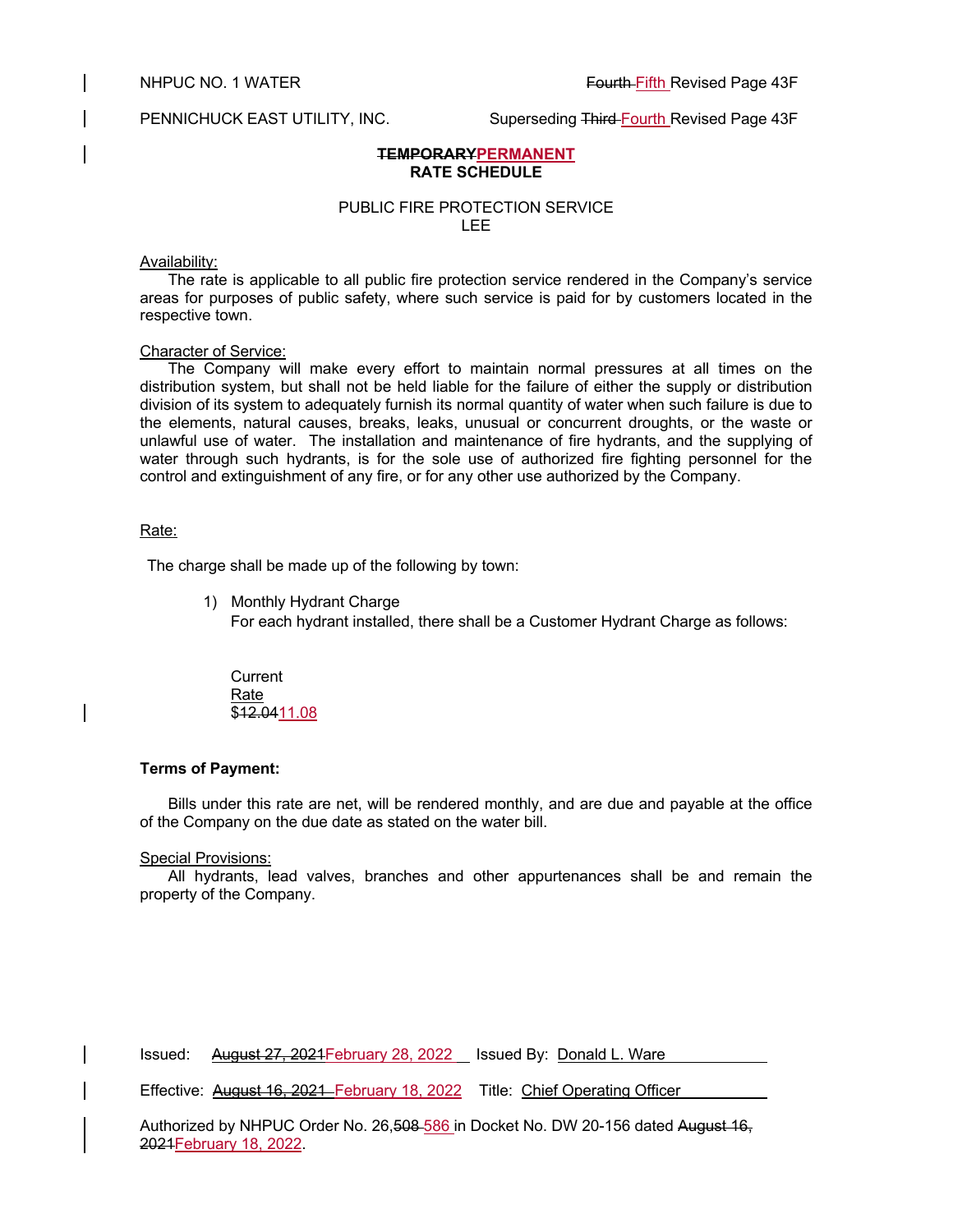PENNICHUCK EAST UTILITY, INC. Superseding Third-Fourth Revised Page 43G

# **TEMPORARYPERMANENT RATE SCHEDULE**

# PUBLIC FIRE PROTECTION SERVICE BIRCH HILL

## Availability:

The rate is applicable to all public fire protection service rendered in the Company's service areas for purposes of public safety, where such service is paid for by customers located in the respective town.

## Character of Service:

The Company will make every effort to maintain normal pressures at all times on the distribution system, but shall not be held liable for the failure of either the supply or distribution division of its system to adequately furnish its normal quantity of water when such failure is due to the elements, natural causes, breaks, leaks, unusual or concurrent droughts, or the waste or unlawful use of water. The installation and maintenance of fire hydrants, and the supplying of water through such hydrants, is for the sole use of authorized fire fighting personnel for the control and extinguishment of any fire, or for any other use authorized by the Company.

## Rate:

The charge shall be made up of the following by town:

1) Monthly Hydrant Charge For each hydrant installed, there shall be a Customer Hydrant Charge as follows:

**Current** Rate \$4.914.17

# **Terms of Payment:**

Bills under this rate are net, will be rendered monthly, and are due and payable at the office of the Company on the due date as stated on the water bill.

# Special Provisions:

All hydrants, lead valves, branches and other appurtenances shall be and remain the property of the Company.

| Issued: August 27, 2021 February 28, 2022 Issued By: Donald L. Ware |  |
|---------------------------------------------------------------------|--|
|                                                                     |  |

Effective: August 16, 2021 February 18, 2022 Title: Chief Operating Officer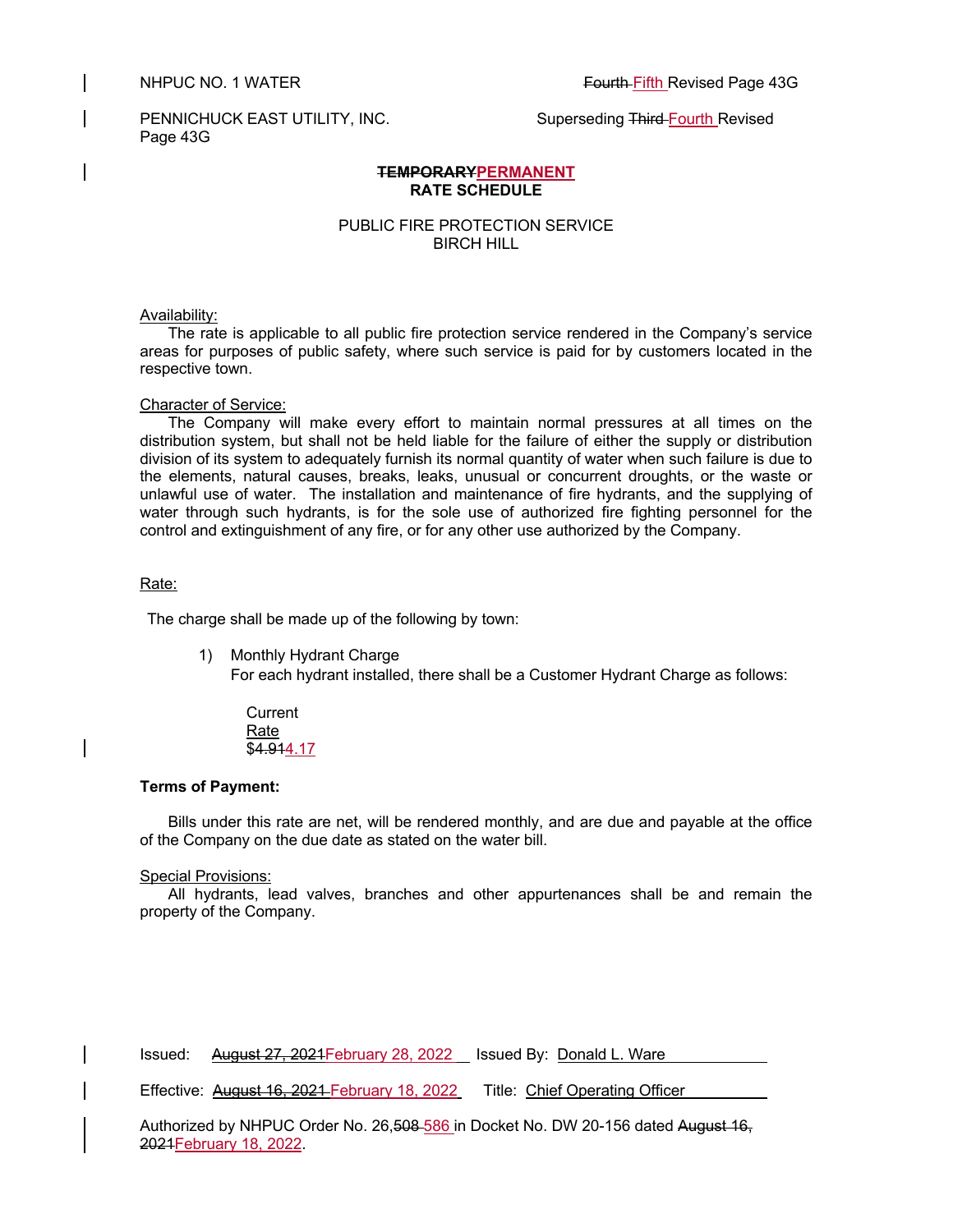## PENNICHUCK EAST UTILITY, INC. Superseding Eighth Ninth Revised Page 44

# **TEMPORARYPERMANENT RATE SCHEDULE**

# MUNICIPAL FIRE PROTECTION SERVICE SCHEDULE FIRE PROTECTION – METERED PELHAM

## Availability:

This rate is applicable to all municipal fire protection service rendered in the Company's service area for purposes of public safety, where such service is paid for from tax revenues by and of the Town.

## Character of Service:

The Town shall notify the Company, in writing, of an appropriate vote by the governing body of the city, town, village or other political subdivision stating where hydrants are to be placed. Such notification must be received by the Company before the installation of any hydrant affected has begun. The Company will make every effort to maintain normal pressures at all times on the distribution system, but shall not be held liable for the failure of either the supply or distribution division of its system to adequately furnish its normal quantity of water when such failure is due to the elements, natural causes, breaks, leaks, unusual or concurrent droughts, or the waste or unlawful use of water. The installation and maintenance of fire hydrants, and the supplying of water through such hydrants, is for the sole use of authorized fire fighting personnel for the control and extinguishment of any fire, or for any other use authorized by the Company.

#### Rate:

The charge shall made up of the following by town:

1. Monthly Hydrant Charge

For each hydrant installed, payable in advance, from the month of installation.

**Current** Rate \$18,3219.65

# 2. Inch-Foot Charge

The number of "inch-foot" units in the distribution system is to be obtained by multiplying the number of linear feet of pipe of each diameter (4" and larger) by the diameter in inches. The total number of "inch-foot" units in the distribution system will be determined as of January 1<sup>st</sup> each year, and will be the base for computing the "inch-foot" charge for the entire year with one-fourth to be billed each quarter or onetwelfth to be billed each month.

Charge for each "inch-foot" unit to be

**Current** Rate

# \$0.168390.12743 per year

Terms of Payment:

Bills under this rate are net; will be rendered monthly, and are due and payable at the office of the Company on the due date as stated on water bill.

# Special Provisions:

All hydrants, lead valves, branches and other appurtenances shall be and remain the property of the Company.

Issued: August 27, 2021 February 28, 2022 | Issued By: Donald L. Ware

Effective: August 16, 2021February 18, 2022 Title: Chief Operating Officer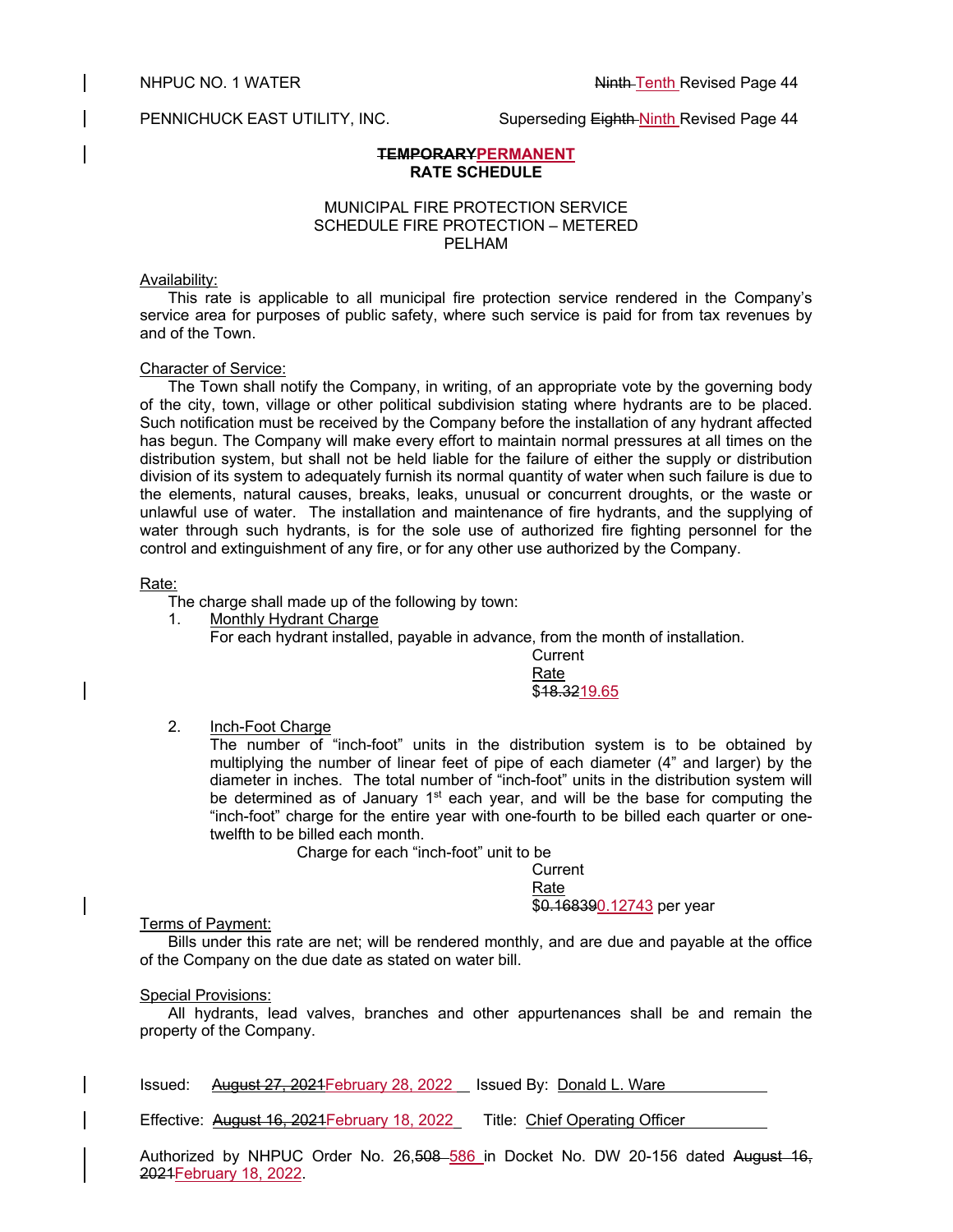PENNICHUCK EAST UTILITY, INC. Superseding Fourth Fifth Page 44A

## **TEMPORARYPERMANENT RATE SCHEDULE**

# MUNICIPAL FIRE PROTECTION SERVICE SCHEDULE FIRE PROTECTION – METERED LITCHFIELD

## Availability:

This rate is applicable to all municipal fire protection service rendered in the Company's service area for the purpose of public safety, where such service is paid for from tax revenues by and of the Town.

# Character of Service:

The Company will make every effort to maintain normal pressures at all times on the distribution system, but shall not be held liable for the failure of either the supply or distribution division of its system to adequately furnish its normal quantity or water when such failure is due to the elements, natural causes, breaks, leaks, unusual or concurrent droughts, or waste or unlawful use of water. The installation and maintenance of fire hydrants, and the supplying of water through such hydrants, is for the sole use of authorized fire fighting personnel for the control and extinguishment of any fire, or for any other use authorized by the Company.

#### Rate:

The charge shall be made up of the following by town:

1. Monthly Hydrant Charge

For each fire hydrant installed, payable in advance, from the month of installation.

**Current** Rate \$18,3219.65

2. Inch-Foot Charge

The number of "inch-foot" units in the distribution system is to be obtained by multiplying the number of linear feet of pipe of each diameter (4" and larger) by the diameter in inches. The total number of "inch-foot" units in the distribution system will be determined as of January 1<sup>st</sup> each year and will be the base for computing the "inchfoot" charge for the entire year with one-fourth to be billed each month. Charge for each "inch-foot" unit to be

> **Current**  Rate \$0.168390.12743 per year

# Terms of Payment:

Bills under this rate are net; will be rendered monthly, and are due and payable at the office of the Company on the due date as stated on water bill.

# **Special Provisions:**

All hydrants, lead valves, branches and other appurtenances shall be and remain the property of the Company.

Issued: August 27, 2021February 28, 2022 Issued By: Donald L. Ware

Effective: **August 16, 2021 February 18, 2022** Title: Chief Operating Officer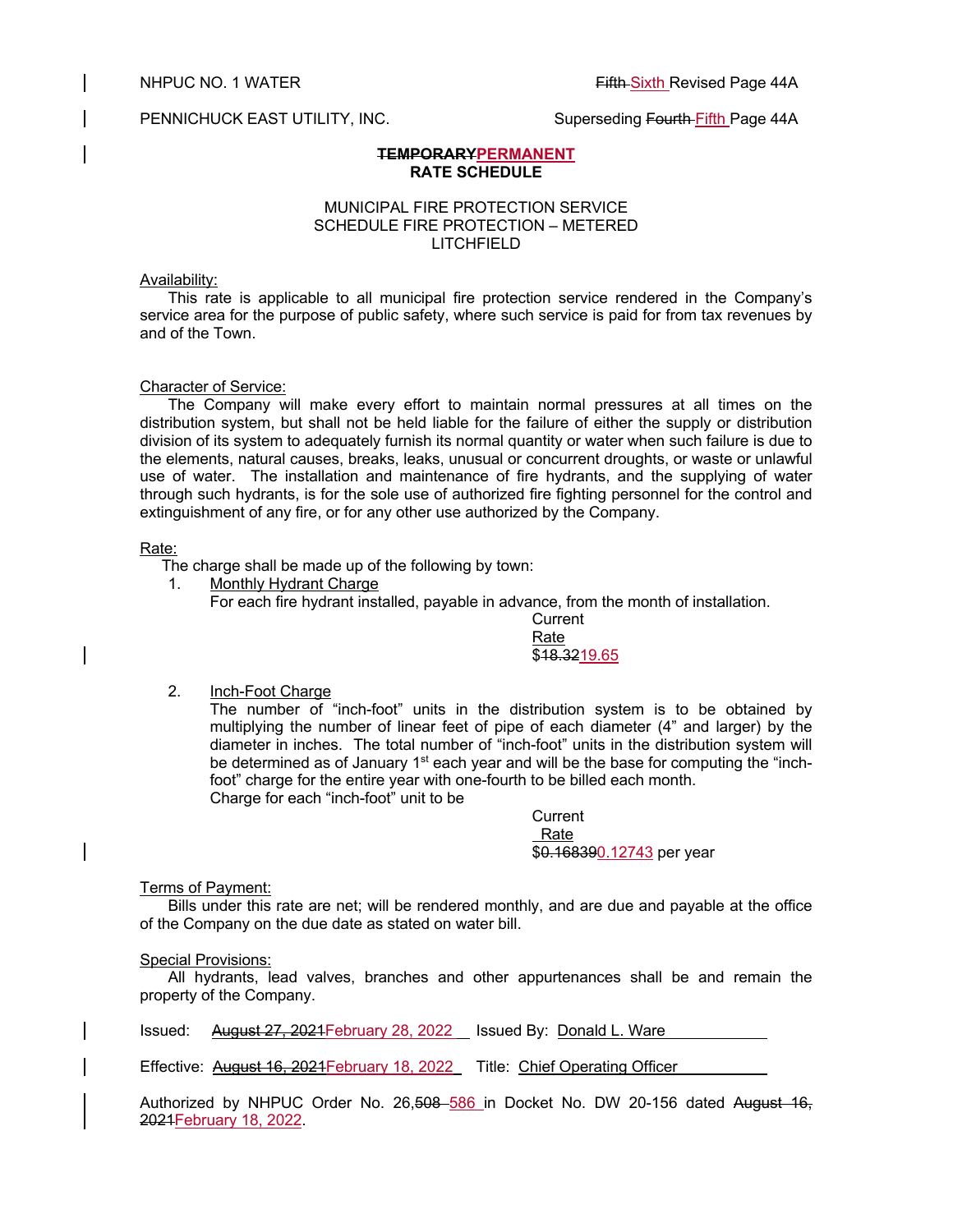PENNICHUCK EAST UTILITY, INC. Superseding Ninth Tenth Revised Page 45

# **TEMPORARYPERMANENT RATE SCHEDULE** PRIVATE FIRE PROTECTION SERVICE SCHEDULE FP-NM

### **Availability**:

This schedule is applicable to all private fire protection service within a structure or on private property, to include sprinkler systems and privately owned non-municipal hydrants, rendered by the Company in any service area not served under any other private fire protection rate schedule of the Company.

# **Character of Service**:

**Terms of Payment**:

The Company will make every effort to maintain normal pressures at all times on the distribution system, but shall not be held liable for the failure of either the supply or distribution division of its system to adequately furnish its normal quantity of water when such failure is due to the elements, natural causes, breaks, leaks, unusual or concurrent droughts, or waste or unlawful use of water.

#### **Rate**:

The charge shall be determined by the size of the fire service tap to the property as follows:

| <b>Connection or Service</b>                 | Current<br>Rate                                                                     |  |
|----------------------------------------------|-------------------------------------------------------------------------------------|--|
| $1\frac{1}{2}$<br>2"<br>3"<br>4"<br>6"<br>8" | 11.079.71<br>19.6717.25<br>44.2738.82<br>78.7069.02<br>177.12155.33<br>314.84276.10 |  |
| 10"                                          | 519.13455.26                                                                        |  |
| 12"                                          | 836.09733.22                                                                        |  |

For each private hydrant, whether connected directly to the Company's mains, or to mains, or to the customer's private fire protection distribution system:

# \$138.40121.37

Bills under this rate are net; will be rendered monthly and are due and payable at the office of the Company on the due date as stated on water bill.

| Issued: | <del>August 27, 2021F</del> ebruary 28, 2022 | Issued By: Donald L. Ware                                                                  |
|---------|----------------------------------------------|--------------------------------------------------------------------------------------------|
|         | Effective: August 16, 2021 February 18, 2022 | Title: Chief Operating Officer                                                             |
|         |                                              | Anthonic of Lee MUTRUO, Onder No., OC EOO EOO in Booker No., BMJ OO AEO data di Account AO |